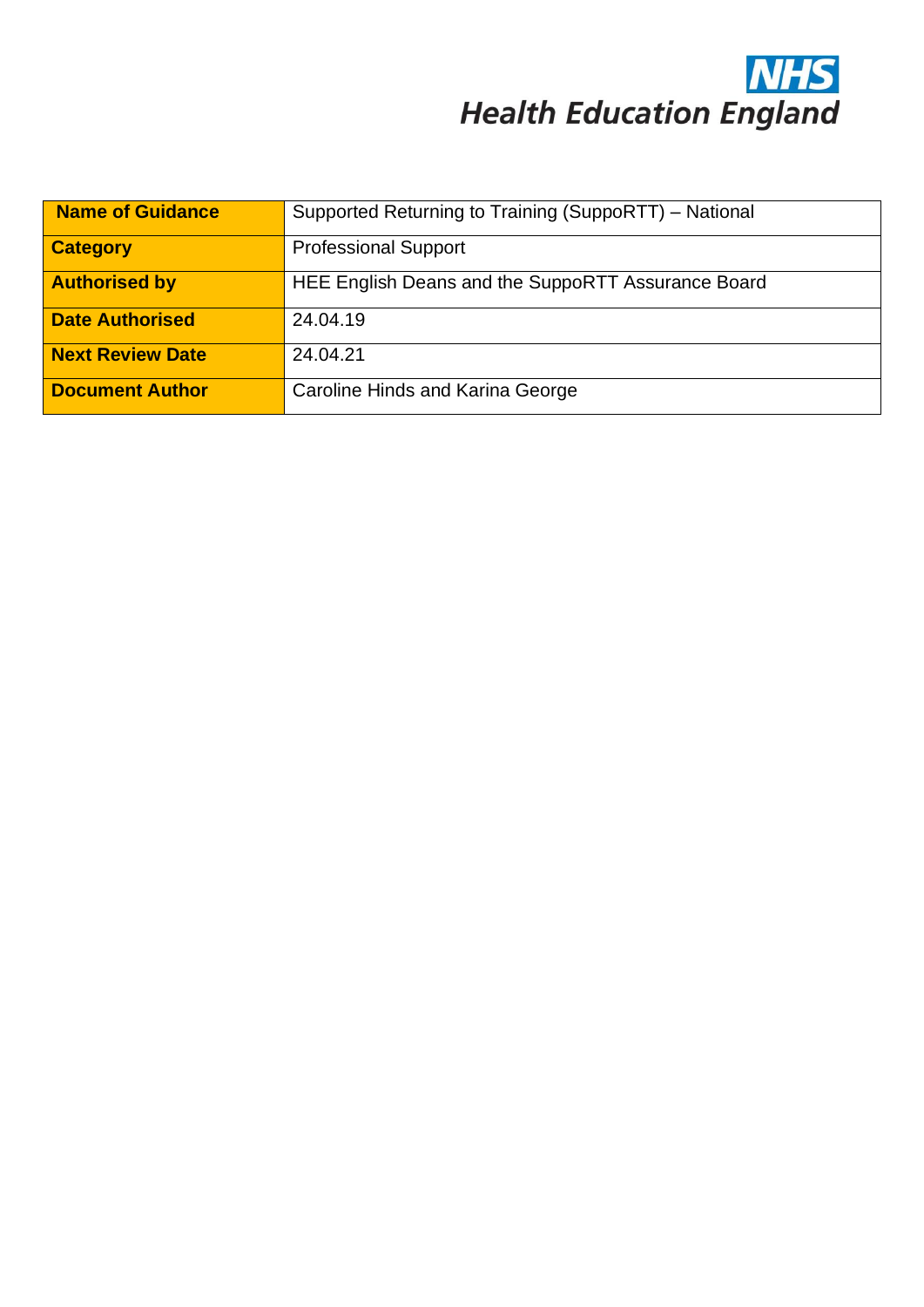#### **Section 1: Introduction**

Many trainees take a period of absence from training for a number of reasons which can often vary in duration. This can include; Maternity leave, Shared Parental leave, Carers leave and Sickness. It may also include a formal Out of Programme period including; Experience, Research, Training and Career Break.

In some cases, trainees who have had a prolonged period of absence have been expected to immediately return to full duties, including on-calls without a re-introduction period, which potentially has negative implications for the trainee and patient safety.

## **The purpose of the Supported Return to Training Guidance (SuppoRTT) is to enhance the experience of doctors returning to clinical practice, enabling them to regain their confidence and previously required skills quickly and safely, significantly benefiting patient safety and quality of care.**

The SuppoRTT Guidance has been designed to be flexible, taking into account the differing nature and length of absence, as well as the speciality and experience of the trainee, to ensure that the individual can safely and confidently return and practice within their training programme.

**It is recommended that the principles outlined within this guidance are adopted by all Health Education England (HEE) Local Offices, Schools and Specialities for ALL trainees (Foundation to Higher Speciality) to ensure that trainees are provided with an equitable and structured supported return to training. The key principles incorporate the following stages of absence; pre absence, during absence, prior to return and the review of the return.** 

## **Section 2: Overview of the guidance**

The Academy of Medical Royal Colleges (AoMRC) suggests that a period of absence of 3 months of more is likely to have a significant impact on a doctor's clinical skills and knowledge. Therefore, Health Education England (HEE) **strongly advises** that trainees (Foundation to Higher Speciality) that have a period of absence of 3 months or more should adhere to the principles outlined within this guidance document and complete all attached forms.

If a trainee is absent for a period of less than 3 months it is possible that they may not trigger the return to training process. However, the trainee may still follow the processes outlined within this guidance document. It is advised that the trainee will need to discuss their needs with their appropriate Educator/Supervisor\* to determine what support they will need during their period of re-introduction.

Regardless of the reason or duration of absence, if Occupational Health involvement is required they may stipulate that the trainee requires a phased return which could include amendments to their working pattern. Therefore, any phased return / training plans devised by Occupational Health or HR should take precedence. However, this guidance document can still be used in parallel with the trainee's phased return plan to help outline the trainee's educational needs during their return period.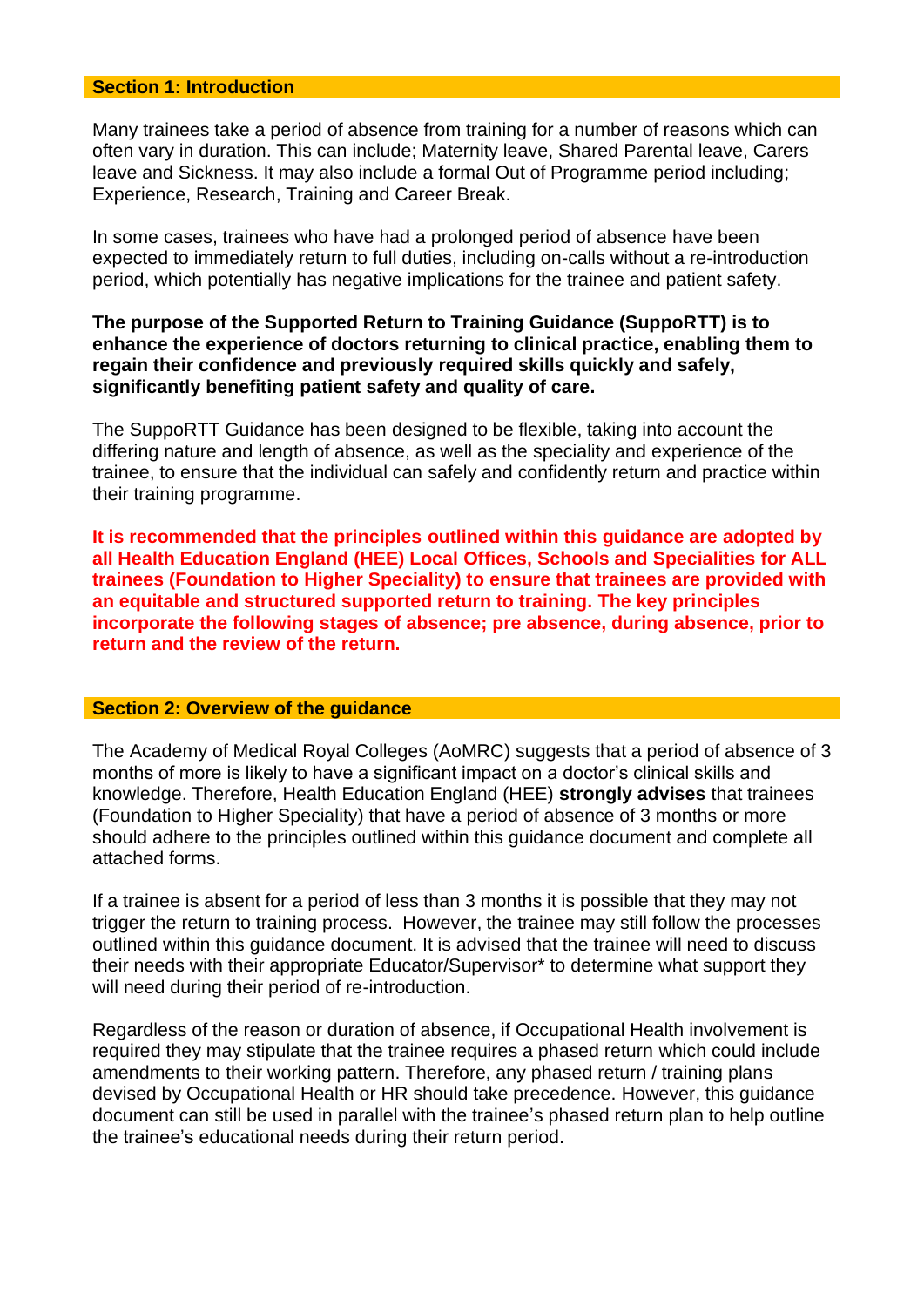The location/post in which the trainee will return to will be determined by the established process in their HEE Local Office. The placement of the trainee will be dependent on their stage of programme and the availability of posts.

Please note if a trainee has been out of training for a period of absence of 3 months or more they may be entitled to a supernumerary and/or enhanced supervised period. This will only be granted if the trainee follows the guidance and completes the relevant SuppoRTT forms*.*

It is the responsibility of **ALL** Trainees and appropriate Educators/Supervisors\* to ensure that they understand and follow the Return to Training process and documentation as outlined within this guidance document.

Additional support can be accessed via the SuppoRTT Associate Postgraduate Dean (APD), and the Wessex SuppoRTT Local Office team.

\*Appropriate Educators/Supervisors can be categorised but not limited to; Educational Supervisors (ES), College Tutors, Foundation Programme Directors (FPD), Training Programme Directors (TPD), Head of Schools (HoS), Directors of Medical Education (DME) and in some circumstances a Clinical Supervisor (e.g. for GP trainees).

## **Section 3: Pre-Absence Meeting**

**Planned absence:** Where possible the trainee should meet their appropriate Educator/Supervisor\* at a **Pre-Absence meeting** before their period of absence commences to discuss; how the trainee **may wish** to keep up to date (if appropriate for their circumstances) and any particular concerns they may have about returning.

Educators/Supervisors\* are encouraged to use the Academy of Medical Royal Collages (AoMRC) 'planning absence' questions and actions (Appendix A.1) to help facilitate the discussion.

It is recommended that this meeting should take place at least 10-12 weeks prior to the start of the trainee's period of planned absence.

The trainee and appropriate Educator/Supervisor\* will complete the **Pre-Absence Form** (Appendix A) detailing the discussion and then send a copy of this to the FPD or TPD\* and SuppoRTT team at*,* [suppoRTT.wx@hee.nhs.uk](mailto:suppoRTT.wx@hee.nhs.uk) this will be added to the trainee's personal file. **The trainee must also upload a copy in their e-portfolio**.

The appropriate Educator/Supervisor\* may also provide the trainee with a copy of their Individualised Action Planner (IAP) (Appendix D) to enable the trainee to start to identify what support they may require prior to their return.

**Unplanned absence:** If the absence is unplanned (e.g. sickness, bereavement, carers leave), then this meeting can be held at a later date and does not need to be face to face (dependent on the trainee's circumstances).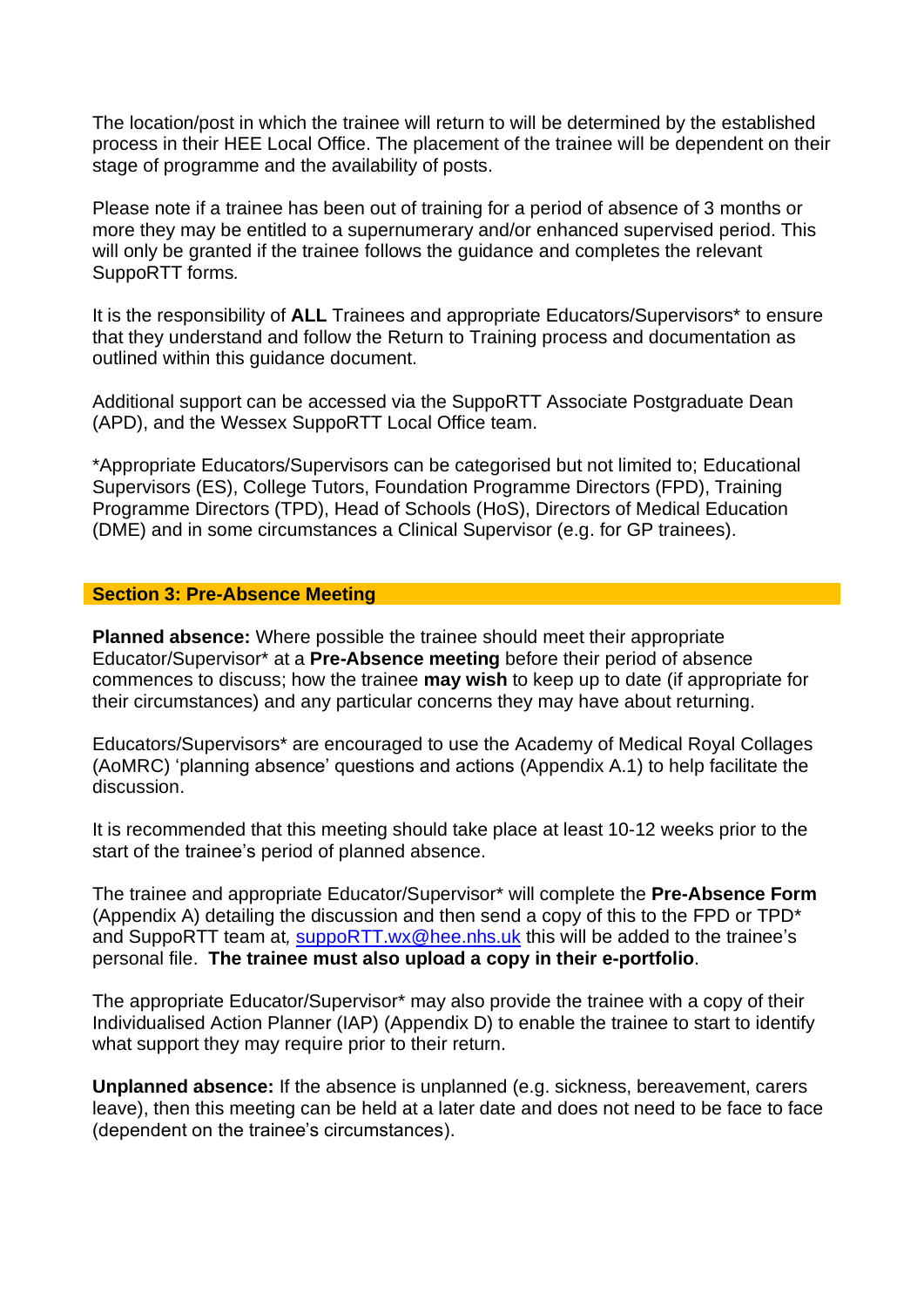#### **Section 4: During Absence**

During the period of absence **ALL** (Foundation to Higher Speciality) trainees are strongly encouraged to enter the SuppoRTT programme. This incorporates having access to; clinical and non-clinical Return to Training Activities (RTT-A) and Mentorship / Coaching.

This programme has been developed to prepare, support and provide trainees with the necessary guidance prior to their return and to further support their re-introduction period, improving patient safety and quality of care.

Trainees must also expect to be contacted by their local SuppoRTT team and/or their relevant Educator/Supervisor\* during their absence to notify them of any relevant RTT-A and the need to meet to begin planning their individual return to training.

If the employer and trainee agree, then the trainee can use their Keeping in Touch (KIT) and Shared Parental Leave in Touch (SPLIT) days to attend study days, courses or team meetings. Salaries for these days will need to be discussed with the trainee's employer*.* 

Trainees who are on maternity or shared parental leave may have access to 10 paid KIT Days (these can be used to attend RTT- A if their employer agrees).

HEE recognises that trainees may also wish to attend speciality specific courses / events / meetings outside of their regional SuppoRTT programme that will aid in their return to training. Trainees will be able to apply for individual funding to attend events from the Wessex SuppoRTT team.

#### **Section 5: Prior to Return**

Once a timeframe for return is known then the trainee will be required to attend an **Initial Return Meeting** (using Appendix B\*);

- For a period of absence that is between 3 5 months the trainee will be required to meet with their ES\*.
- For a period of absence that is 6 months or over, it is advised that where possible the trainee should meet with their FPD or TPD\* who will then cascade any relevant information to the trainee's appropriate Educator/Supervisor\*. Depending on the reason for absence the FPD or TPD\* may deem that this does not need to be a face to face meeting and it may be appropriate to meet with the appropriate Educator/Supervisor\* instead.
- Trainees who have been absent for more complex reasons may request to have a 1:1 meeting with the SuppoRTT Associate Postgraduate Dean who may be able to offer the trainee additional pastoral support and guidance. This should **NOT** delay the trainee's return date or affect any other aspects of the return process as detailed above. However, the sooner this meeting can take place the more likely additional suitable support can be arranged.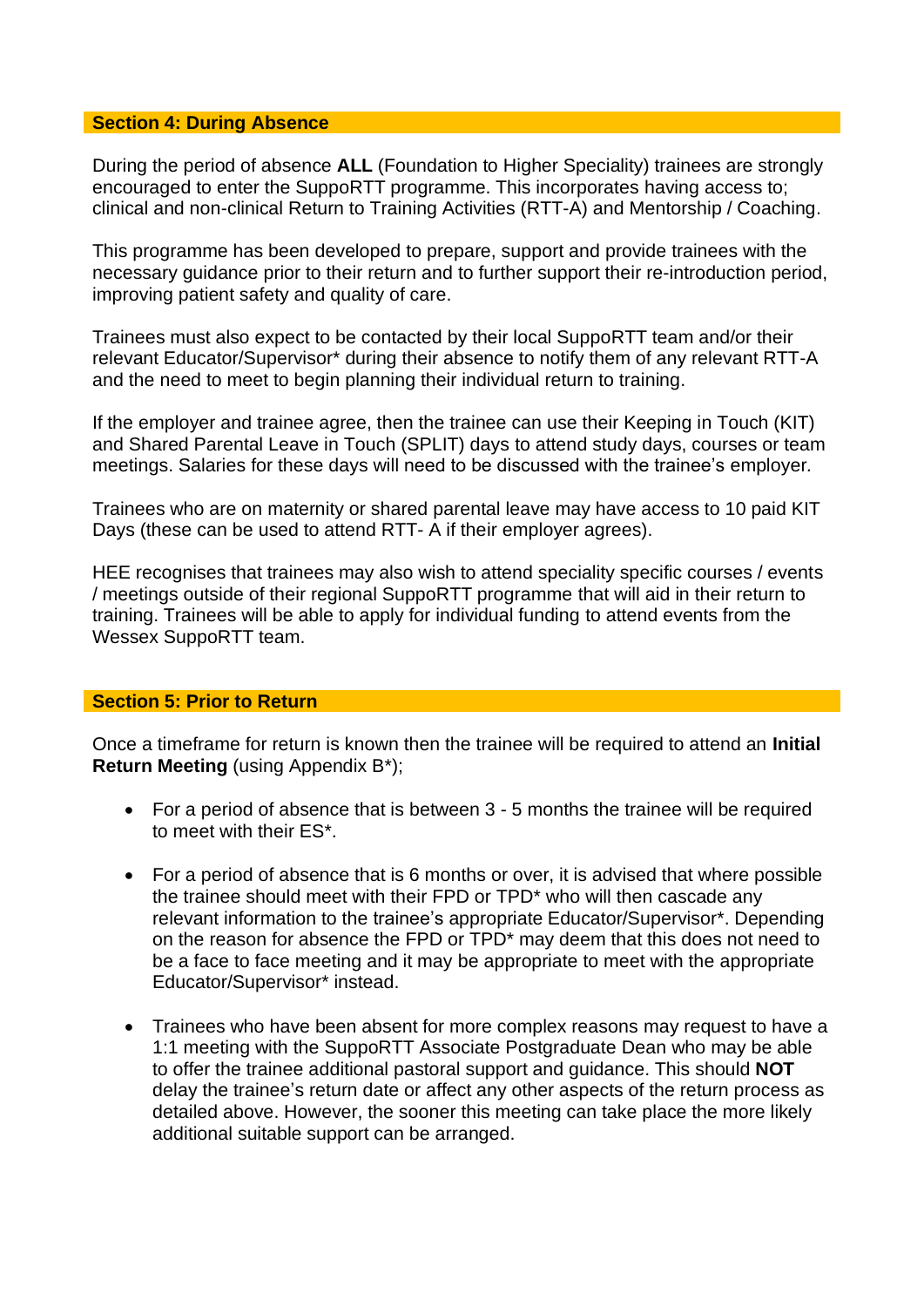The aim of the **Initial Return Meeting** is to create an individualised plan of return which will consist of identifying and discussing;

- Specific concerns
- Learning and training needs (including possible assessments or courses that the trainee should attend)
- The need for a supernumerary and/or supervised period (see section 6)

Appropriate Educators/Supervisors\* are encouraged to use the Academy of Medical Royal Collages (AoMRC) 'return to practice' questions and actions (Appendix B.1) to help facilitate the discussion.

The details of the meeting (educational needs, concerns, required adjustments to the trainee's working pattern) **must be noted in detail** on the Initial Return Meeting Form (using Appendix B\*) and the trainee's plan of action should be entered onto their Individualised Action Planner (using Appendix D\*). The appropriate Educator/Supervisor\* should also; signpost the trainee as to where they can access additional support and arrange an informal 'catch up meeting' within the first week of the trainee's return.

The ES/TPD\* responsible for having the Initial Return Meeting with the trainee will also be responsible for disseminating the trainee's plan of return to all relevant Educators/Supervisors/Medical Education departments who will be responsible for the trainee during their return.

It is advised that meeting this takes place **8-12** weeks prior to the estimated date of return, allowing enough time for the return to training to be organised e.g. rota coordination.

**Under exceptional circumstances it may not be possible for a trainee to adhere to the 8-12 week timeframe. It is essential that any plans for a trainee to return over a shorter period are communicated immediately to the SuppoRTT team where they will endeavour to make the necessary arrangements within a suitable timeframe.**

**All documents to be sent to FPD or TPD and the SuppoRTT Local Office**

## **Section 6: Supernumerary Period**

A supernumerary period is typically described as a short, intense period where the trainee is considered as an additional member staff that enables the trainee to continue with their training in a flexible manner for a set period to help them return to normal duties safely and confidently. During this time, it is expected that the trainee will have no fixed work commitments enabling them to complete a programme of focused learning and clinical activities which may include shadowing a senior member of staff. The length of the supernumerary period and activities within it will be bespoke to the trainee dependent on their needs.

**This period may not count towards training time if longer than two weeks. This should be discussed with the Training Programme Director and Programme Management Team at the Wessex Local Office.**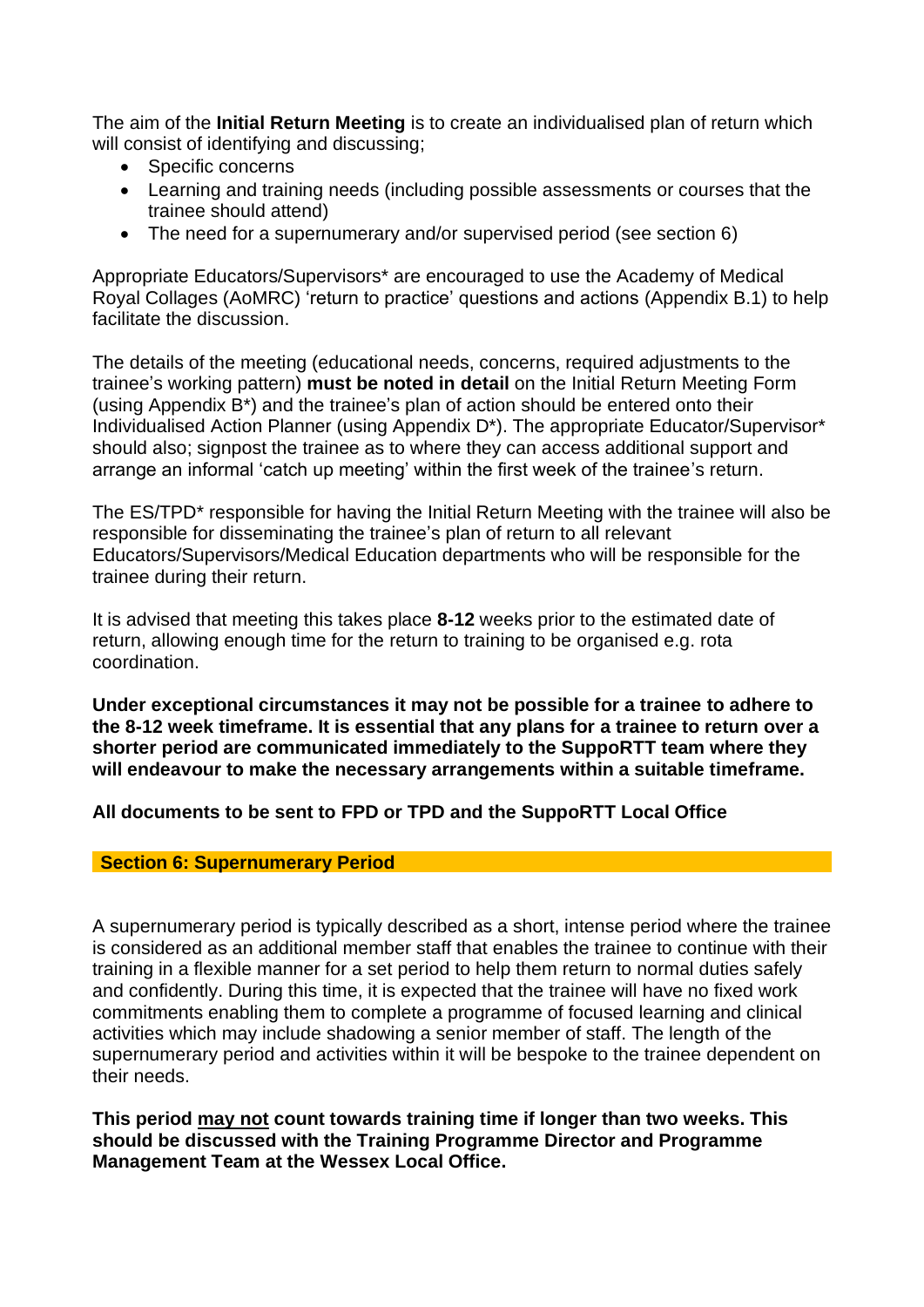During this time work-based assessment may be performed to support the trainee's return to a normal working pattern.

Please note that actual salaries will be paid by the employing Trust. The Trust will be reimbursed by HEE in the following LDA payment

The need for a supernumerary period and length should be discussed at the **Initial Return Meeting** (using Appendix B\*\*) approximately 8-12 weeks prior to their return. The trainee and appropriate Educator/Supervisor\* should discuss the length of supernumerary time and/or enhanced supervision required, recommended training needs and their expected roles and responsibilities during this time. All decisions **must be detailed** within the **Initial Return Meeting form** (using Appendix B\*) and then communicated directly to the Wessex *SuppoRTT Local Office who will inform the relevant employing Trust. All forms and corresponding emails will be saved onto the trainee's personal file in a SuppoRTT folder.*

Near to the end of the trainee's supernumerary period the trainee and appropriate Educator/Supervisor\* will meet at a **Return Review Meeting** (using Appendix C\*\*) to discuss the trainee's progress, review the assessments, address any concerns, arrange any further targeted training and if necessary extend the supervised period (See Section 8).

Once the trainee and appropriate Educator/Supervisor\* are **both** satisfied with the trainee's progress then the trainee can be signed off to return to 'normal duties'.

**Under exceptional circumstances a period of enhanced supervision may not be necessary. Clear evidence of this must be documented on the Initial Meeting form (using Appendix B\*) and agreed with the FPD or TPD\*.** 

*\****All documents to be sent to FPD or TPD\* and the SuppoRTT Local Office**

## **Section 7: Enhanced Supervised Period**

An enhanced supervised period is typically described as a short, intensive period of enhanced supervised practice, focused learning activities and direct observation of clinical activities with the aim of enabling trainees to return to normal duties safely and confidently. It is expected that during this time the trainee will not be required to undertake any out of hours arrangements if adequate supervision isn't available (as detailed in the returning trainee's RTT plan). The length of the enhanced supervised period, level of supervision required and activities within it will be bespoke to the trainee dependent on their needs.

• For a period of absence that longer than 3 months it is recommended that upon their return to training, trainees **SHOULD** undertake a period of enhanced supervision.

The need for an enhanced supervised period and length should be discussed at the **Initial Return Meeting** (using Appendix B\*\*) approximately 8-12 weeks prior to their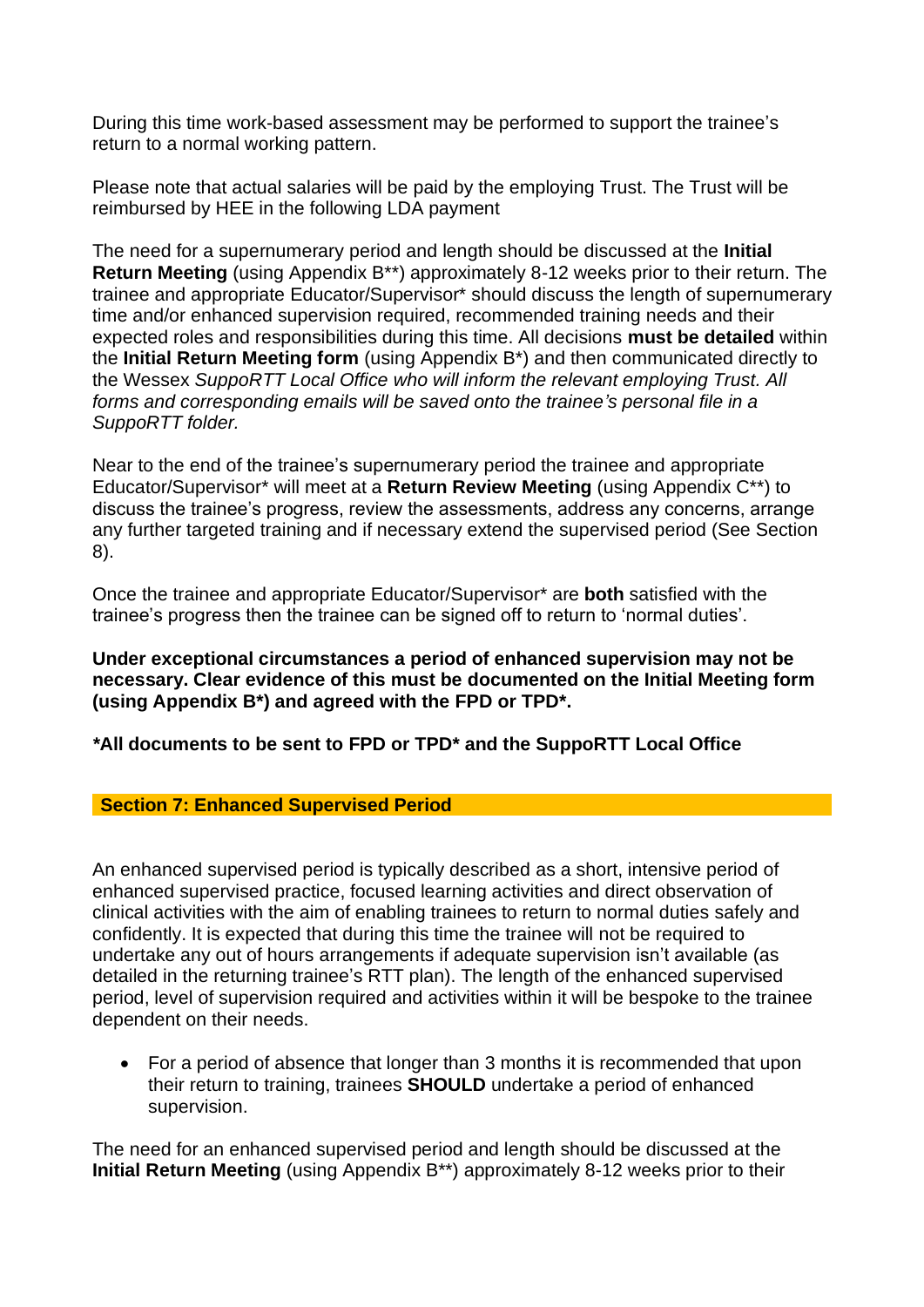return. The trainee and appropriate Educator/Supervisor\* should discuss the length of supernumerary and/or supervision required, recommended training needs and their expected roles and responsibilities during this time. All decisions must be detailed within the **Initial Return Meeting form** (using Appendix B\*) and then communicated directly to the Wessex SuppoRTT Local Office. All forms and corresponding emails will be saved onto the trainee's E-portfolio / personal file in a SuppoRTT folder.

Near to the end of the trainee's supernumerary and/or supervised period the trainee and appropriate Educator/Supervisor\* will meet at a **Return Review Meeting** (using Appendix C\*\*) to discuss the trainee's progress, review the assessments, address any concerns, arrange any further targeted training and if necessary extend the supervised period (See Section 8).

Once the trainee and appropriate Educator/Supervisor\* (or relevant supervisor) are both satisfied with the trainee's progress then the trainee can be signed off to return to 'normal duties'.

If Occupational Health stipulates that the trainee requires a phased return this will determine their working pattern and will thus take precedence. However, the need for enhanced supervision may still be required. All enhanced supervision plans can run in parallel alongside the trainee's outlined working pattern.

**Under exceptional circumstances a period of enhanced supervision may not be necessary. Clear evidence of this must be documented on the Initial Meeting form (using Appendix B\*) and agreed with the FPD or TPD\*.** 

**All documents to be sent to TPD/FPD and the SuppoRTT Local Office** 

### **Section 8: Return Review**

Towards the end of the supervised period the trainee and appropriate Educator/Supervisor\* will meet and discuss the trainee's progress, review assessments, address any concerns and arrange any further targeted training. If the trainee and appropriate Educator/Supervisor\* are satisfied with the trainee's progress, then the trainee can be signed off and return to normal duties (using Appendix C\*).

If the trainee requires an extended return to training period the trainee and appropriate Educator/Supervisor\* will need to arrange a further **Return Review Meeting** until the trainee and the appropriate Educator/Supervisor\* agree that the trainee is ready to be signed off and can return to their normal duties.

Once the trainee has been approved to return to normal duties they must still be encouraged to contact their appropriate Educator/Supervisor\* if they have any further concerns or would like to discuss their ongoing progress post their return.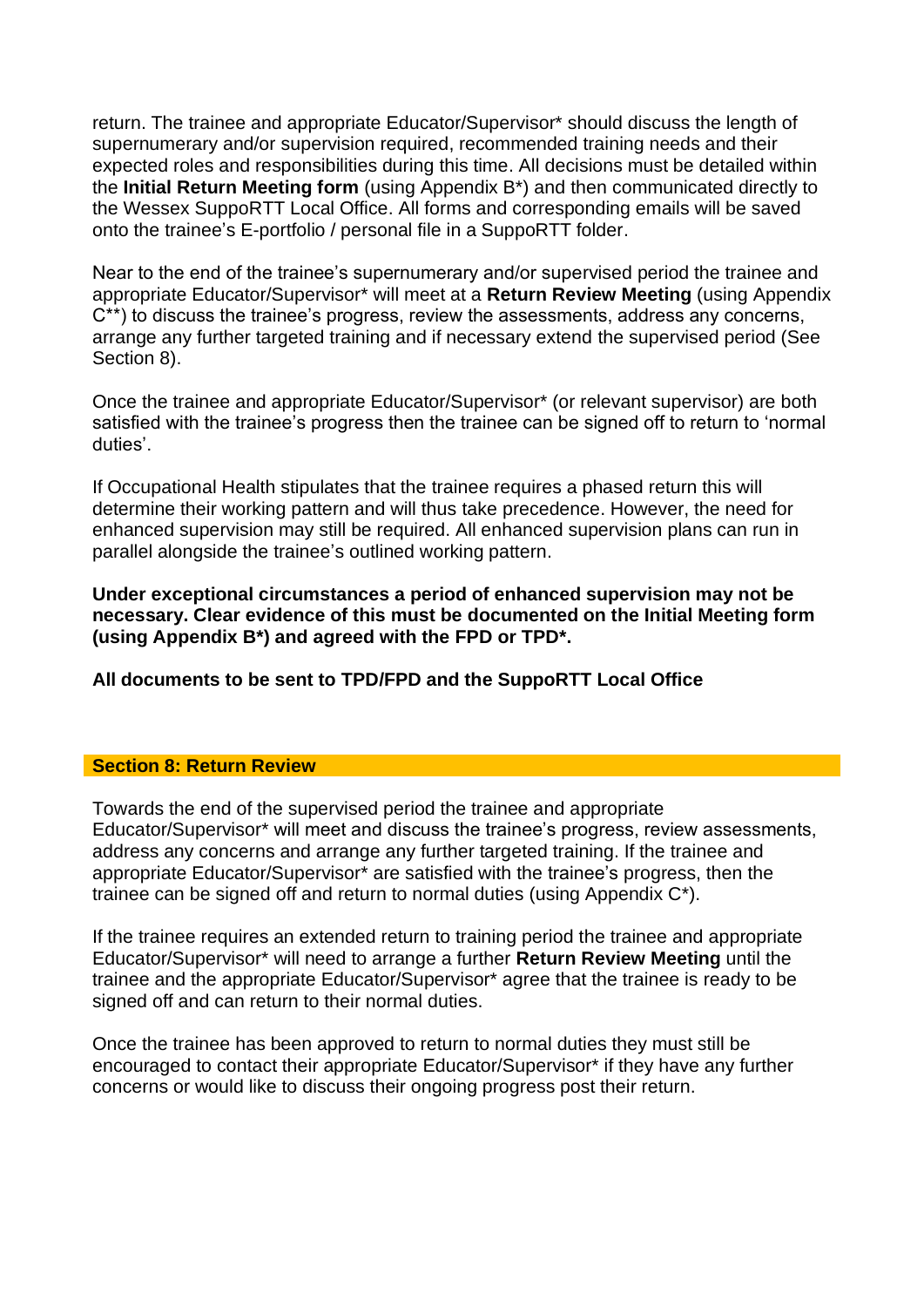## **Section 9: The Annual Review of Competence Progression (ARCP)**

The Annual Review of Competence Progression (ARCP) will take place every year for every trainee, however, there are occasions where trainees may have more than one ARCP if they take a period of absence from their training programme.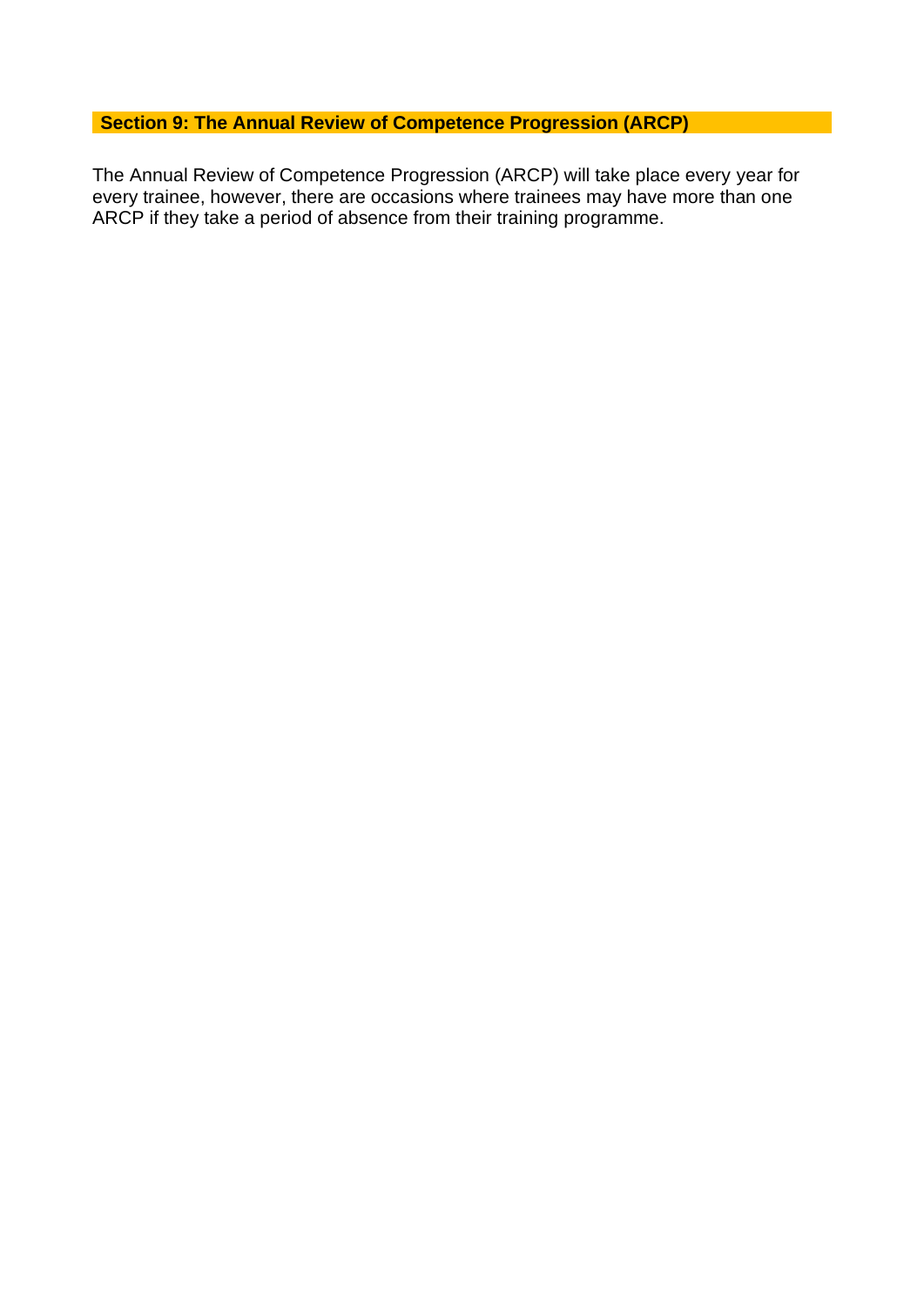#### **Section 10: Overview of SuppoRTT Process**

#### **Prior to Absence**

- It is recommended that this should take place three months prior to the start of the trainee's period of planned absence.
- If the absence is unplanned, this meeting can take place later.



#### **During Absence**

It is encouraged that all trainees have access to a menu of Return to Training Activities (RTT-A) either internally or externally including access to a mentor and/or a coach. Funding to attend such activities should be made available via the SuppoRTT budget.

Clinical & Non Clinical courses/educational events

Access to Mentorship and/or Coaching

Access to CPD funding via SuppoRTT Funding Process

#### **Prior to Return**

Once a timeframe for return is known then the trainee will be required to attend an **Initial Return Meeting.** It is advised that this takes place **8-12** weeks prior to the estimated date of return, allowing enough time for the return to training to be organised e.g. rota coordination.

**Initial Return Meeting** with Educator/Supervisor\*

Discussion Points; Individulised plan of return/ **Supernumerary** and/or Enhanced Supervised period/ Concerns/ Review

Date

Initial Return Meeting Form completed, signed & sent to; FPD/TPD\* & SuppoRTT Local **Office** 

#### **Return Review**

Towards the end of the supervised period the trainee and ES (or relevant supervisor) will meet and discuss the trainee's progress, review assessments, address any concerns and arrange any further targeted training.

Return Review Meeting with Educator/Supervisor\*

Discussion Points; Overall progress/ Additional Learning needs/ Outstanding concerns

Return Review Meeting Form completed, signed & sent to FPD/TPD\* SuppoRTT Local Office

\*Appropriate educators/supervisors can be categorised but not limited to; Educational Supervisors (ES), College Tutors, Foundation Programme Directors (FPD), Training Programme Directors (TPD), Head of Schools (HoS), Directors of Medical Education (DME).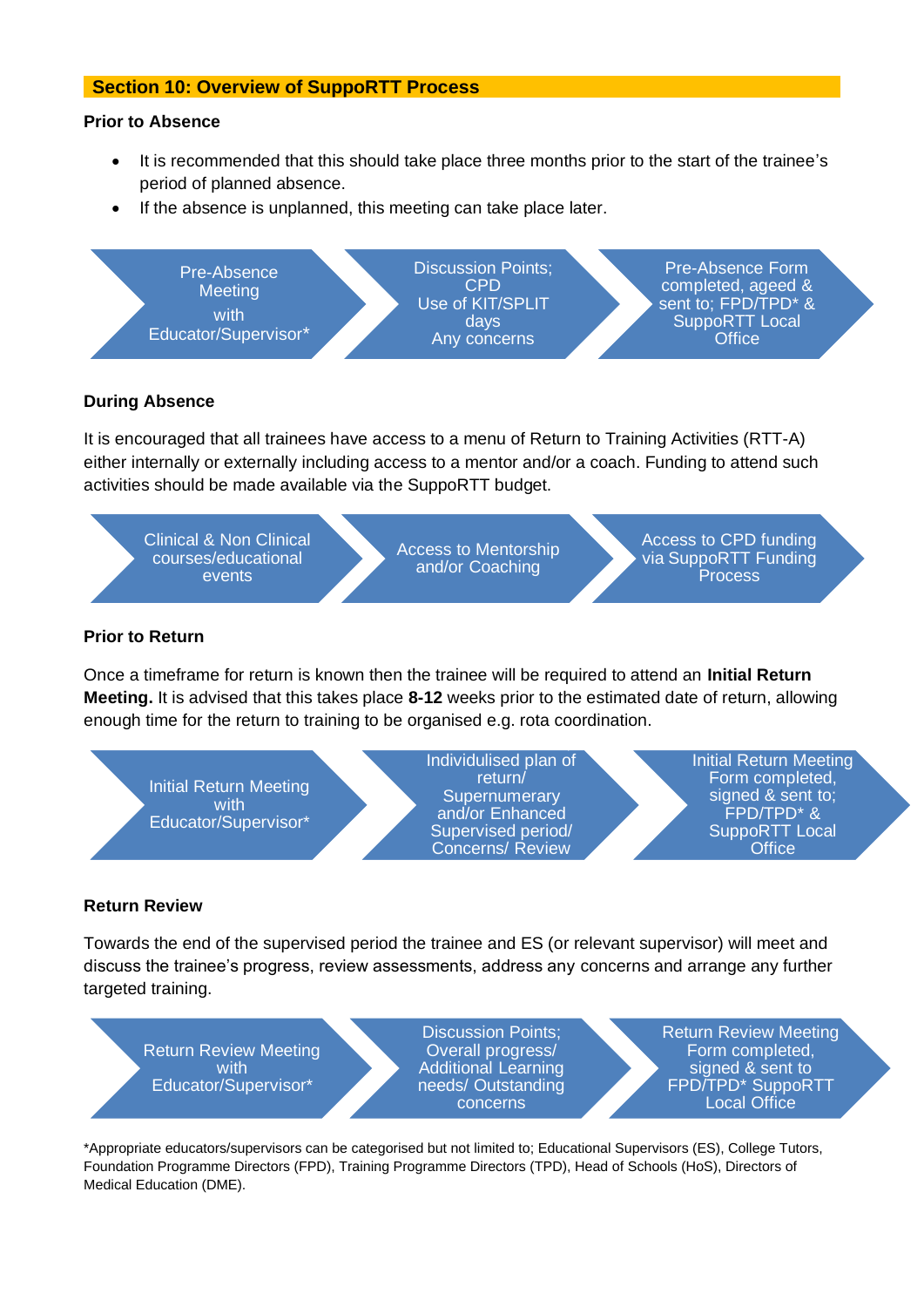## **APPENDIX A: Pre-absence Form**

| <b>Return to Training: Pre-Absence Form</b>                                                                                                                                                                                                                                                                                                                                                                                                                                                                                                                                             |                                                          |                                                         |           |
|-----------------------------------------------------------------------------------------------------------------------------------------------------------------------------------------------------------------------------------------------------------------------------------------------------------------------------------------------------------------------------------------------------------------------------------------------------------------------------------------------------------------------------------------------------------------------------------------|----------------------------------------------------------|---------------------------------------------------------|-----------|
| <b>SECTION A</b> (to be completed by the Trainee)                                                                                                                                                                                                                                                                                                                                                                                                                                                                                                                                       |                                                          |                                                         |           |
| Date of Pre-Absence Meeting: Click here to enter text.                                                                                                                                                                                                                                                                                                                                                                                                                                                                                                                                  |                                                          |                                                         |           |
| Trainee Surname: Click here to enter<br>text.                                                                                                                                                                                                                                                                                                                                                                                                                                                                                                                                           |                                                          | Trainee Forename: Click here to enter text.             |           |
| <b>NTN:</b> Click here to enter text.                                                                                                                                                                                                                                                                                                                                                                                                                                                                                                                                                   |                                                          | <b>GMC No:</b> Click here to enter text.                |           |
| <b>Specialty:</b> Click here to enter text.                                                                                                                                                                                                                                                                                                                                                                                                                                                                                                                                             |                                                          | Grade (CT/ST etc): Click here to enter text.            |           |
| <b>Educational/Supervisor Name:</b>                                                                                                                                                                                                                                                                                                                                                                                                                                                                                                                                                     | <b>FPD/TPD Name:</b>                                     |                                                         |           |
| Click here to enter text.                                                                                                                                                                                                                                                                                                                                                                                                                                                                                                                                                               | Click here to enter text.                                |                                                         |           |
| <b>Email address:</b> Click here to enter text.                                                                                                                                                                                                                                                                                                                                                                                                                                                                                                                                         |                                                          | <b>Email address:</b> Click here to enter text.         |           |
| Place of training prior to absence: Click<br>here to enter text.                                                                                                                                                                                                                                                                                                                                                                                                                                                                                                                        | here to enter text.                                      | Anticipated place of training on return: Click          |           |
| Date absence commenced: Click here to<br>enter text.                                                                                                                                                                                                                                                                                                                                                                                                                                                                                                                                    | Anticipated date of return: Click here to enter<br>text. |                                                         |           |
| <b>Reason for absence:</b> Click here to enter text.                                                                                                                                                                                                                                                                                                                                                                                                                                                                                                                                    |                                                          |                                                         |           |
| Are you happy for HEE (local office) to contact you<br>whilst you are absent?                                                                                                                                                                                                                                                                                                                                                                                                                                                                                                           |                                                          | <b>Yes</b><br>(complete 1,2)                            | <b>No</b> |
| Preferred Email Address <sup>(1)</sup> : Click here to<br>enter text.                                                                                                                                                                                                                                                                                                                                                                                                                                                                                                                   |                                                          | Phone Number <sup>(2)</sup> : Click here to enter text. |           |
| <b>Section B</b> (to be completed by the Trainee, ES or TPD)                                                                                                                                                                                                                                                                                                                                                                                                                                                                                                                            |                                                          |                                                         |           |
| Please provide detailed summery of the discussion between the Trainee and appropriate<br>educator/supervisor. Discussion should include (but not limited to)<br>CPD considered (including KIT/SPLIT days)<br>Any work that may be done during absence i.e. on calls, KIT/SPLIT days etc.<br>Sign posting to internal/external Return to Training Activities<br>$\bullet$<br>Any concerns over time away and returning<br>$\bullet$<br>Learning & training needs (including possible assessments or courses that the<br>$\bullet$<br>trainee should attend)<br>Click here to enter text. |                                                          |                                                         |           |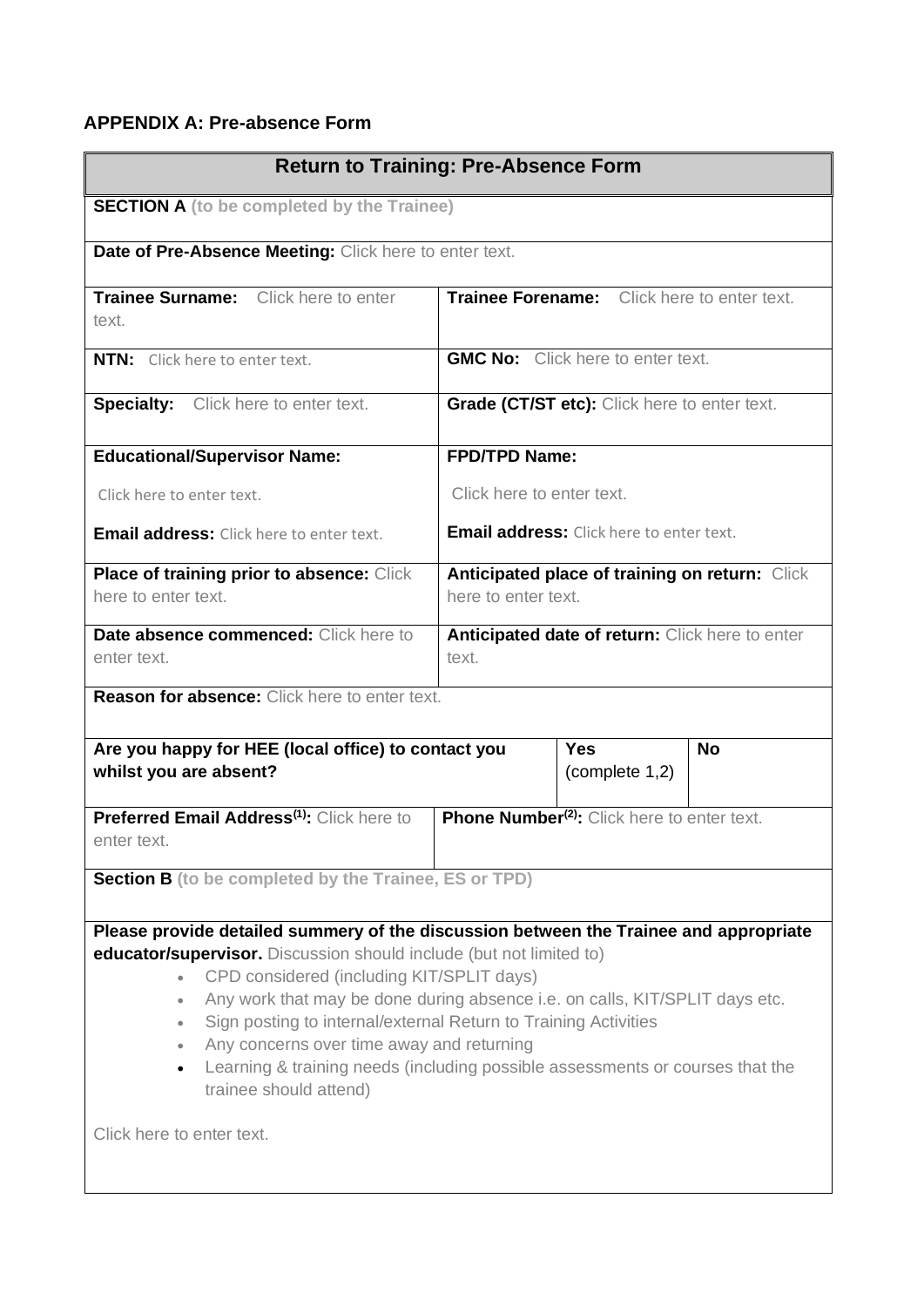**Appropriate Educator/Supervisor Name:** Click here to enter text.

**Email address:** Click here to enter text.

**text.**

**Signature: Date: Click here to enter <b>Signature**:

**Trainee Name:** Click here to enter text.

**text.**

**Signature: Date: Click here to enter <b>Signature**:

## **Once completed please send a copy of this form to the FOUNDATION/TRAINING PROGRAMME DIRECTOR and the Wessex SuppoRTT Local Office, [suppoRTT.wx@hee.nhs.uk](mailto:suppoRTT.wx@hee.nhs.uk)**

## **A copy also needs to be retained in your e-portfolio**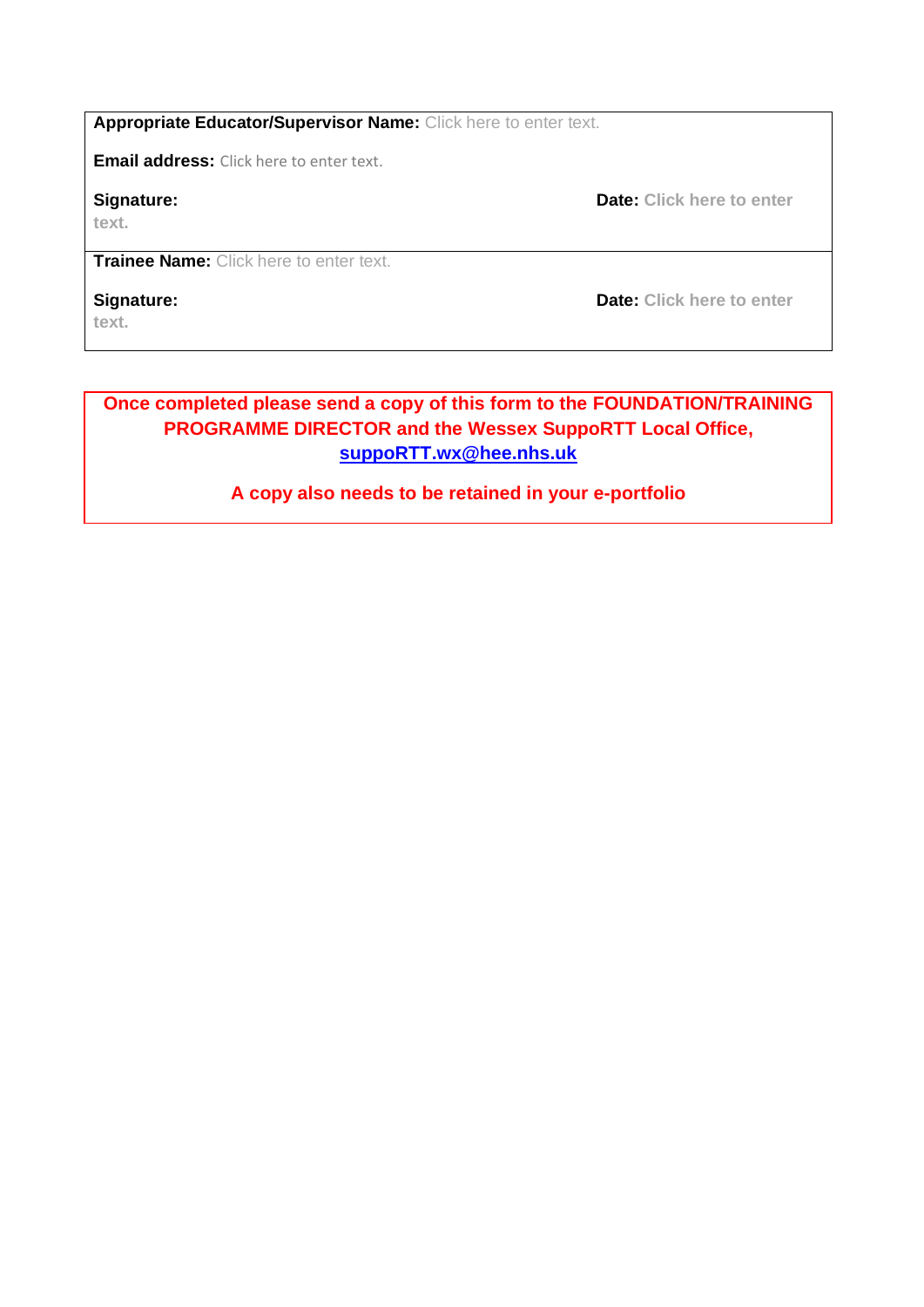## **Appendix A.1: AoMRC Planning an Absence from Practice – Recommended Questions and Actions**

- 1. How long is the doctor expected to be absent? (Is there any likelihood of an extension to this?)
- 2. Are there any training programmes (including mandatory training) or installation of new equipment due to take place in the doctor's workplace in the period of absence? If so, how should the doctor become familiar with this on return?
- 3. How long has the doctor been in their current role? Is this relevant in determining their needs?
- 4. Will the doctor be able to participate in CPD or e-learning to keep up to date?
- 5. Will the doctor be able to participate in any keep in touch days or other means of keeping in touch with the workplace? If so, how will this be organised? This should also address how KIT days will be organised if the returner is returning to a different Trust.
- 6. Does the doctor have any additional educational goals, during their absence?
- 7. What sort of CPD, training or support will be needed on the doctor's return to practice?
- 8. Are there any funding issues related to question 6 which need to be considered?
- 9. Will the doctor be able to retain their licence to practise and to fulfil the requirements for revalidation?
- 10.Are there any issues relating to the doctor's next appraisal which need to be considered? If so, the Responsible Officer/representative may need to be informed.
- 11.If the doctor is a trainee, how do they plan to return to learning?
- 12.What will be the doctor's full scope of practice on their return?
- 13.If the doctor will be returning to a new role, what support relating to this will be needed, and how can the doctor prepare?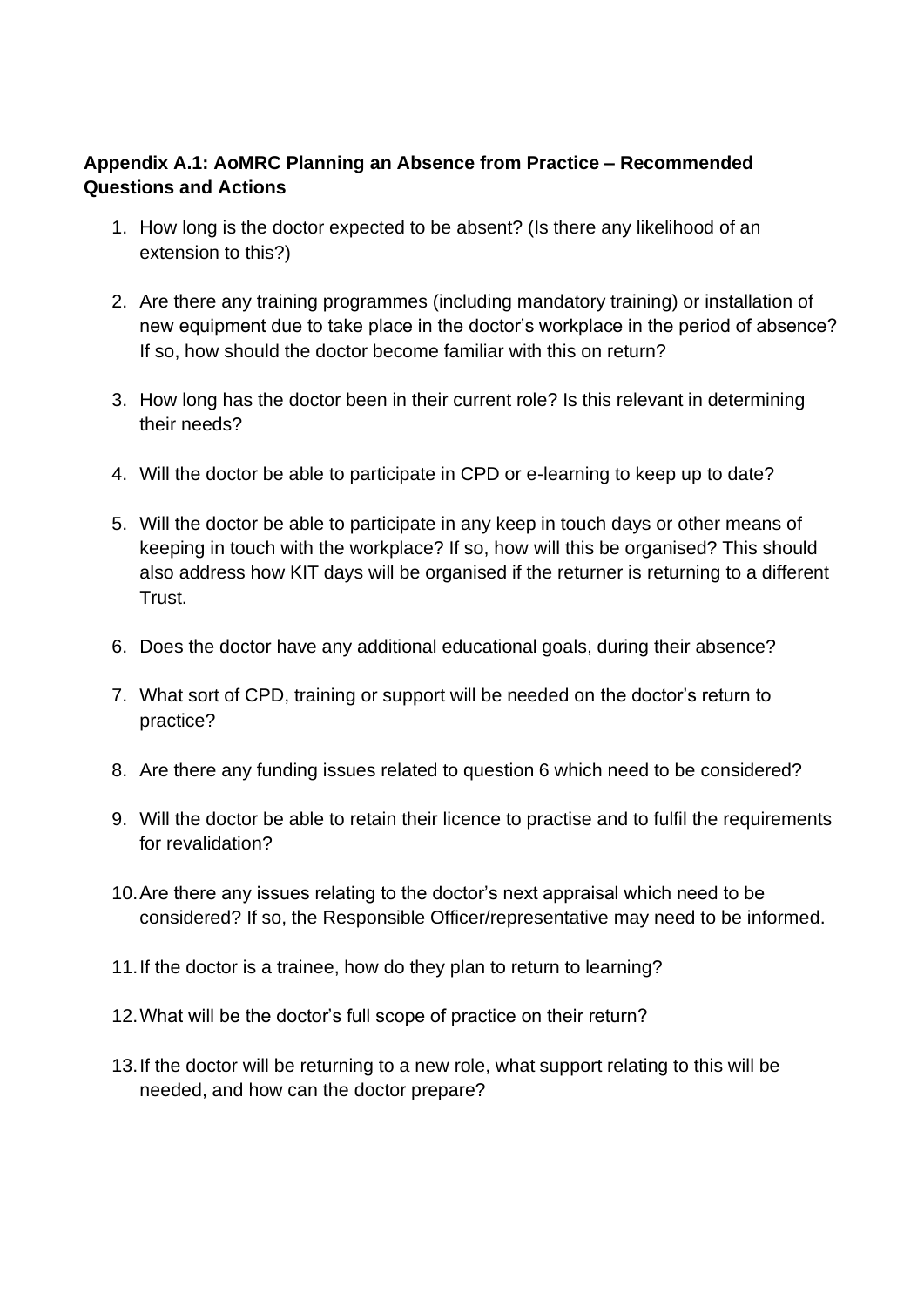# **APPENDIX B: Return to Training Form: Initial Return Meeting**

| <b>SECTION A</b> (to be completed by the Trainee or ES/TPD)<br>Date of Initial Return Meeting: Click here to enter text.<br>Trainee Forename: Click here to enter text.<br><b>GMC No:</b> Click here to enter text.<br><b>Grade (CT/ST etc):</b> Click here to enter text.<br>FPD/TPD Name:<br>Click here to enter text.                                                                                                |  |  |
|-------------------------------------------------------------------------------------------------------------------------------------------------------------------------------------------------------------------------------------------------------------------------------------------------------------------------------------------------------------------------------------------------------------------------|--|--|
|                                                                                                                                                                                                                                                                                                                                                                                                                         |  |  |
|                                                                                                                                                                                                                                                                                                                                                                                                                         |  |  |
|                                                                                                                                                                                                                                                                                                                                                                                                                         |  |  |
|                                                                                                                                                                                                                                                                                                                                                                                                                         |  |  |
|                                                                                                                                                                                                                                                                                                                                                                                                                         |  |  |
|                                                                                                                                                                                                                                                                                                                                                                                                                         |  |  |
|                                                                                                                                                                                                                                                                                                                                                                                                                         |  |  |
| <b>Contact email address:</b>                                                                                                                                                                                                                                                                                                                                                                                           |  |  |
| Click here to enter text.                                                                                                                                                                                                                                                                                                                                                                                               |  |  |
| Anticipated place of training on return: Click                                                                                                                                                                                                                                                                                                                                                                          |  |  |
| here to enter text.                                                                                                                                                                                                                                                                                                                                                                                                     |  |  |
| Anticipated date of return: Click here to enter                                                                                                                                                                                                                                                                                                                                                                         |  |  |
| text.                                                                                                                                                                                                                                                                                                                                                                                                                   |  |  |
|                                                                                                                                                                                                                                                                                                                                                                                                                         |  |  |
| Intention to return to training Full Time or Less than full time (LTFT)?<br><b>Full</b><br><b>LTFT</b><br><b>Time</b>                                                                                                                                                                                                                                                                                                   |  |  |
| <b>Section B</b> (to be completed by the ES or TPD)                                                                                                                                                                                                                                                                                                                                                                     |  |  |
| Please provide detailed summery of the discussion between the Trainee and<br>appropriate educator/supervisor. Discussion should include (but not limited to)<br>Any work done during absence i.e. on calls, KIT/SPLIT days etc.<br>Sign posting to internal/external Return to Training Activities<br>Learning & training needs (including possible assessments or courses that the<br>First day induction arrangements |  |  |
|                                                                                                                                                                                                                                                                                                                                                                                                                         |  |  |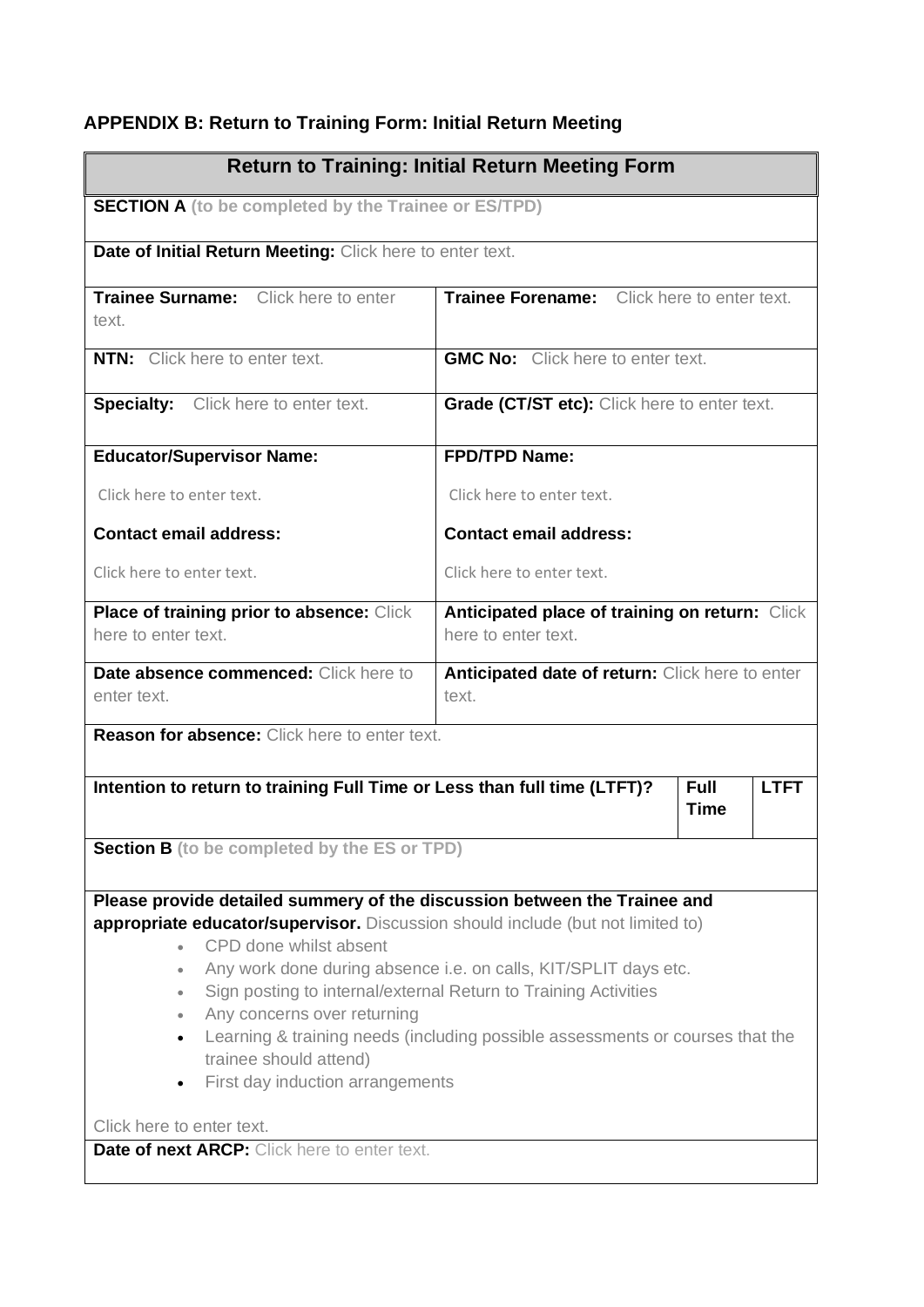| 1. Is a Supernumerary Period required upon their<br>return?<br>Employing Trust on return (pays salary) (1.1) Click here to enter text.<br><b>Standard Hours (1.2):</b> Click here to enter<br>text.<br><b>Expected Supernumerary period dates (1.4):</b>                                                                                                                                                                                                                                                                                                                                                                | Point on Salary Scale (1.3): Click here to enter<br>text. | <b>Yes</b><br>(complete<br>1.1, 1.2, 1.3<br>81.4) | <b>No</b>                                   | (Move to section<br>2, unless<br>claiming<br>exceptional<br>circumstances) |
|-------------------------------------------------------------------------------------------------------------------------------------------------------------------------------------------------------------------------------------------------------------------------------------------------------------------------------------------------------------------------------------------------------------------------------------------------------------------------------------------------------------------------------------------------------------------------------------------------------------------------|-----------------------------------------------------------|---------------------------------------------------|---------------------------------------------|----------------------------------------------------------------------------|
| <b>From:</b> Click here to enter text.                                                                                                                                                                                                                                                                                                                                                                                                                                                                                                                                                                                  | To:                                                       |                                                   | Click here to enter text.                   |                                                                            |
| Background information and reason: Click here to enter text.                                                                                                                                                                                                                                                                                                                                                                                                                                                                                                                                                            |                                                           |                                                   |                                             |                                                                            |
| 2. Is an enhanced supervised return to training period<br>necessary?                                                                                                                                                                                                                                                                                                                                                                                                                                                                                                                                                    |                                                           |                                                   | Yes<br>(complete<br>2.1, 2.2,<br>2.3, 8.2.4 | <b>No</b><br>(complete<br>point 2.5)                                       |
| (2.1) Expected enhanced supervised period dates:                                                                                                                                                                                                                                                                                                                                                                                                                                                                                                                                                                        |                                                           |                                                   |                                             |                                                                            |
| <b>From:</b> Click here to enter text.                                                                                                                                                                                                                                                                                                                                                                                                                                                                                                                                                                                  | To:                                                       |                                                   | Click here to enter text.                   |                                                                            |
| Will this affect the trainees ability to work their scheduled shifts/contractual hours? For<br>example, will the trainee be able to work nights or be on call.                                                                                                                                                                                                                                                                                                                                                                                                                                                          |                                                           |                                                   |                                             |                                                                            |
| Click here to enter text.                                                                                                                                                                                                                                                                                                                                                                                                                                                                                                                                                                                               |                                                           |                                                   |                                             |                                                                            |
| (2.2) Please give details: This must include details of the overall plan for supervised return to<br>training period and the level of supervision required                                                                                                                                                                                                                                                                                                                                                                                                                                                              |                                                           |                                                   |                                             |                                                                            |
| Click here to enter text.                                                                                                                                                                                                                                                                                                                                                                                                                                                                                                                                                                                               |                                                           |                                                   |                                             |                                                                            |
| <sup>(2.3)</sup> Required assessment(s) in this period: These must include assessments of observed<br>practice and may include workplace based assessments (WPBAs) and logbook evidence. NB:<br>details should be discussed with the clinical supervisor for the returning post<br>Click here to enter text.                                                                                                                                                                                                                                                                                                            |                                                           |                                                   |                                             |                                                                            |
| <sup>(2.4)</sup> Date of Review Meeting: Click here to enter text.                                                                                                                                                                                                                                                                                                                                                                                                                                                                                                                                                      |                                                           |                                                   |                                             |                                                                            |
| <sup>(2.5)</sup> Reason for no period of enhanced supervision: If, in exceptional circumstances, the<br>decision has been made by both trainee and the Educational Supervisor / Training Programme<br>Director that the supervised return to training period is unnecessary, please provide<br>documentary evidence below that the trainee has maintained active clinical practice during the<br>absence. If this is provided, then this form confirms that the trainee and Educational<br>Supervisor are confident that the trainee can to return to "normal duties" from the return date<br>Click here to enter text. |                                                           |                                                   |                                             |                                                                            |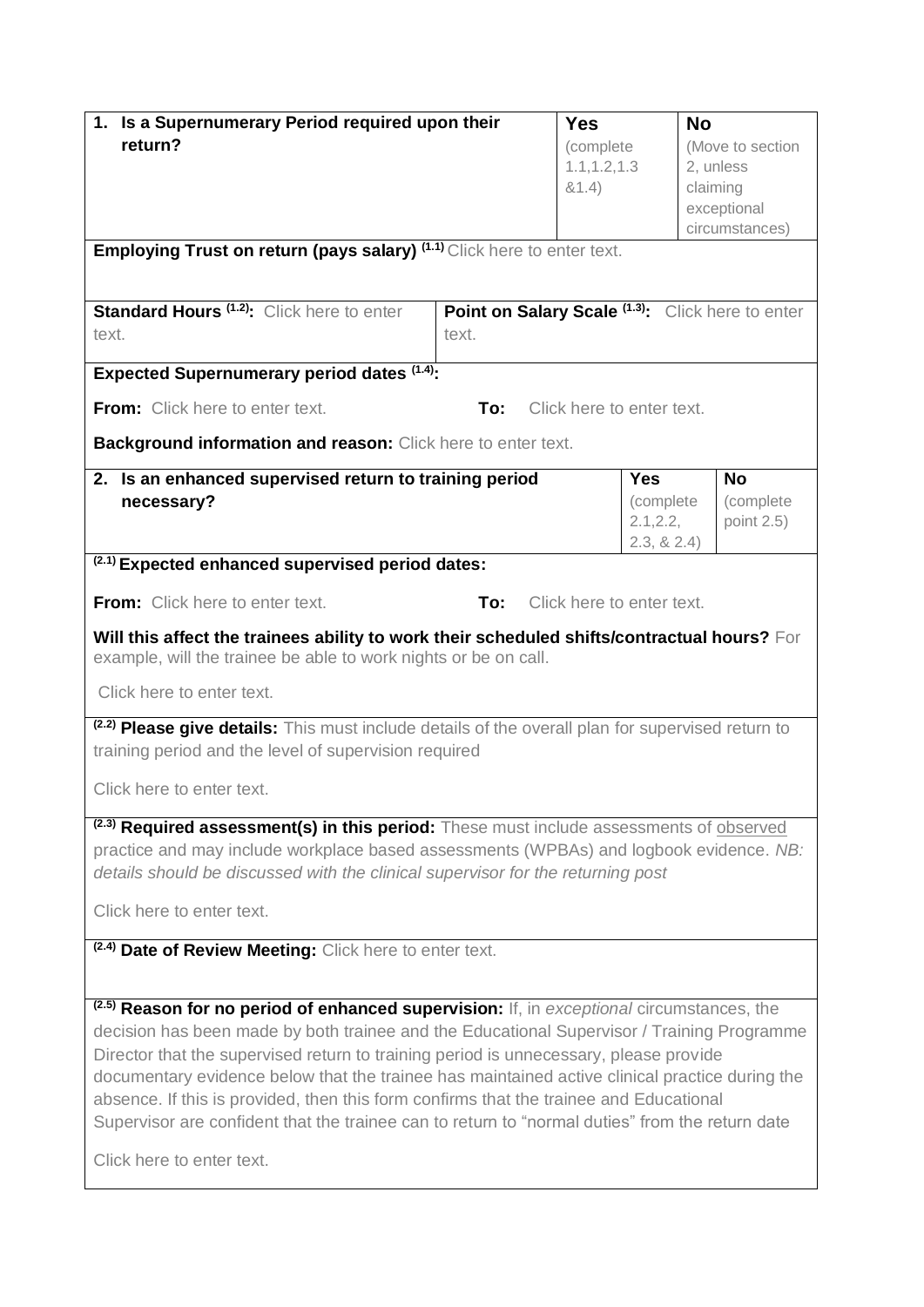**Educator/Supervisor Name:** Click here to enter text.

**Email address:** Click here to enter text.

**text.**

**Trainee Name:** Click here to enter text.

# **Signature: Date: Click here to enter <b>Signature**:

**text.**

**SECTION C (to be completed by the SuppoRTT APD/ DD if addition support has been requested)**

**SuppoRTT APD approval: Yes/ No, please provide details** 

Click here to enter text.

**Signature: Date: Click here to enter text.** 

## **Once completed please send a copy of this form to the FOUNDATION/TRAINING PROGRAMME DIRECTOR and the Wessex SuppoRTT Local Office [suppoRTT.wx@hee.nhs.uk](mailto:suppoRTT.wx@hee.nhs.uk)**

## **A copy also needs to be retained in your e-portfolio**

**Signature: Date: Click here to enter a structure: Date: Click here to enter**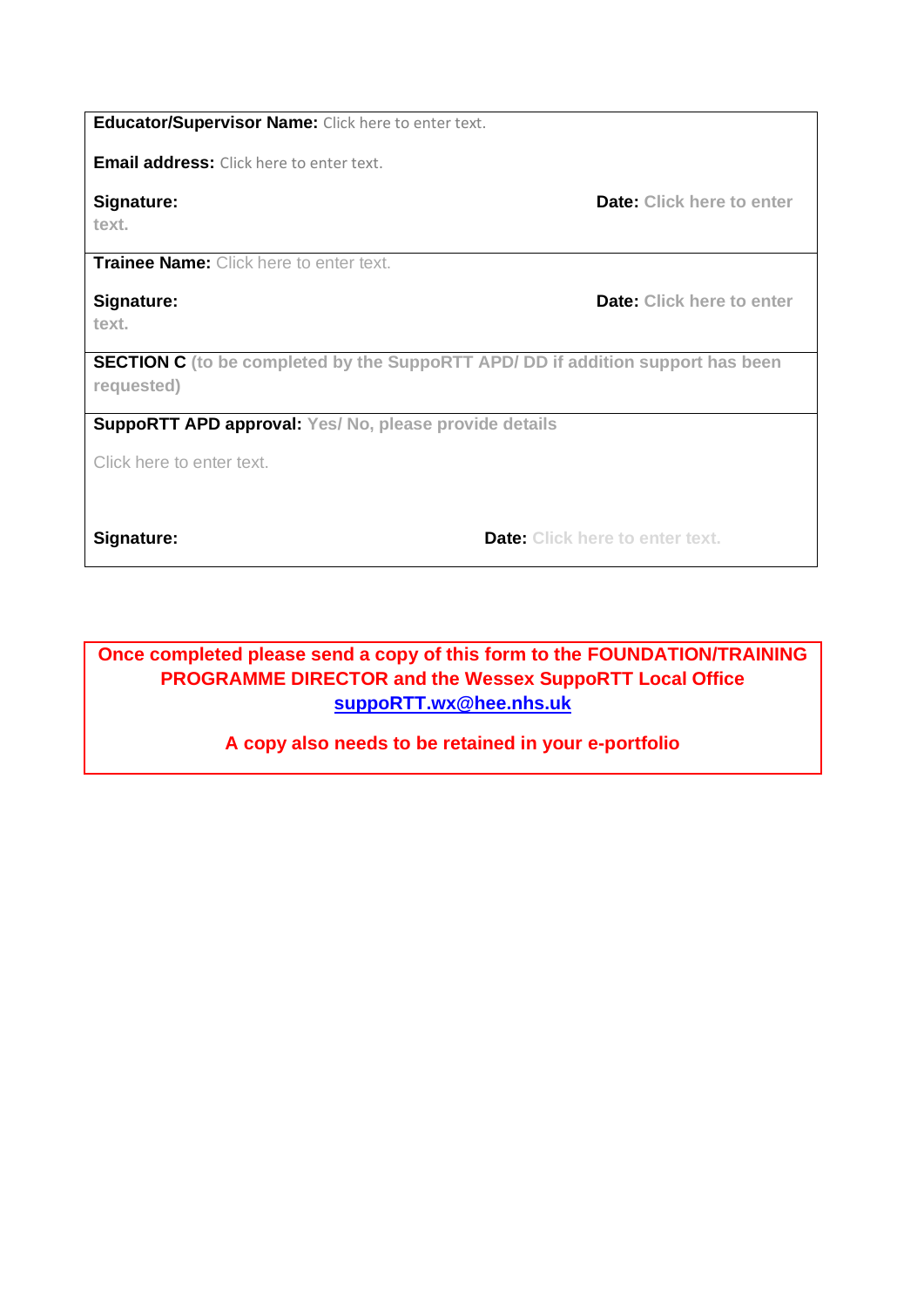## **Appendix B.1: AoMRC Planning a Return from Practice – Recommended Questions and Actions**

- 1. Was a planning an absence checklist completed? (If so, this should be reviewed.)
- 2. How long has the doctor been away?
- 3. Has the absence extended beyond that which was originally expected? If so, what impact has this had? (If it was an unplanned absence, the reasons may be important)
- 4. How long had the doctor been practising in the role they are returning to prior to their absence?
- 5. What responsibilities does the doctor have in the post to which they are returning? In particular are there any new responsibilities?
- 6. How does the doctor feel about their confidence and skills levels? Would a period of shadowing or mentoring be beneficial?
- 7. What is the doctor's full scope of practice to be (on their return)?
- 8. If the doctor is returning to practice but in a new role, what induction support will they require and will they require any specific support due to the fact that they have been out of practice? What can the doctor do to prepare themselves?
- 9. What support would the doctor find most useful in returning to practice?
- 10.Has the doctor had relevant contact with work and/or practice during absence e.g. Keep In Touch' days?
- 11.Have there been any changes since the doctor was last in post? For example:
	- Changes to common conditions or current patient population information
	- Significant developments or new practices within their specialty
	- The need for training such as for new equipment, medication, changes to infection control, health and safety, quality assurance, other new procedures, NICE guidance, or any mandatory training missed etc
	- Service reconfiguration
	- Changes to procedures as a result of learning from significant events
	- Changes in management or role expectations. What time will the doctor have for patient care? Are there any teaching, research, management or leadership roles required?
- 12.Has the absence had any impact on the doctor's licence to practise and revalidation? What help might they need to fulfil the requirements for revalidation?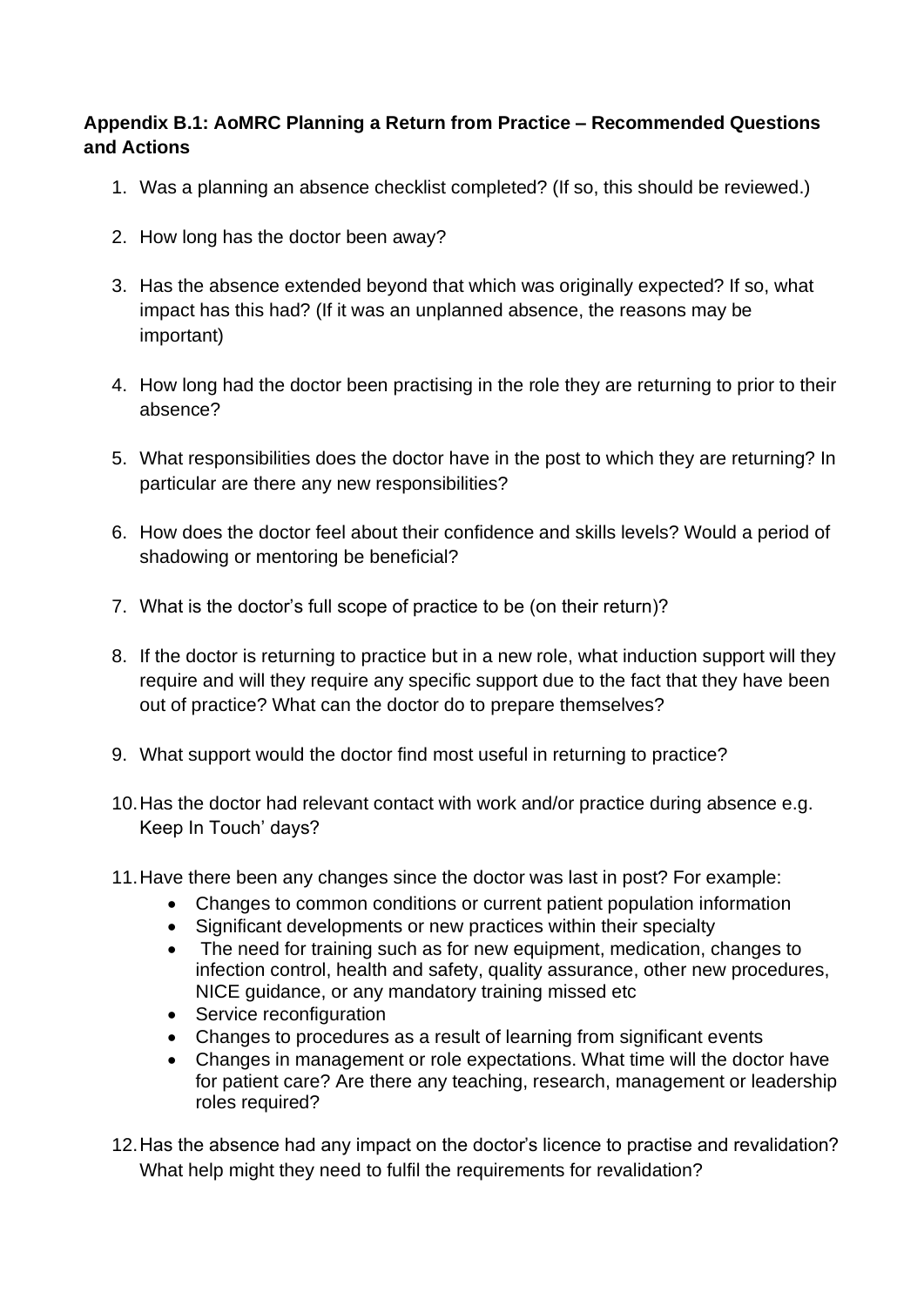- 13.Have any new issues (negative or positive) arisen for the doctor since the doctor was last in practice which may affect the doctor's confidence or abilities?
- 14.Has the doctor been able to keep up to date with their CPD whilst they were away from practice?
- 15.If the doctor is a trainee, what are the plans for a return to learning?
- 16.Is the doctor having a staged return to work on the advice of Occupational Health?
- 17.Are there any issues regarding the doctor's next appraisal which need to be considered? Is the revalidation date affected? (If either applies, the Responsible Officer/ appraiser should be informed)
- 18.Are there other factors affecting the return to practice or does the doctor have issues to raise?
- 19.Is a period of observation of other doctors' practice is required and/or does the doctor need to be observed before beginning to practise independently again?
- 20.Is a period of observation of other doctors' practice is required and/or does the doctor need to be observed before beginning to practise independently again?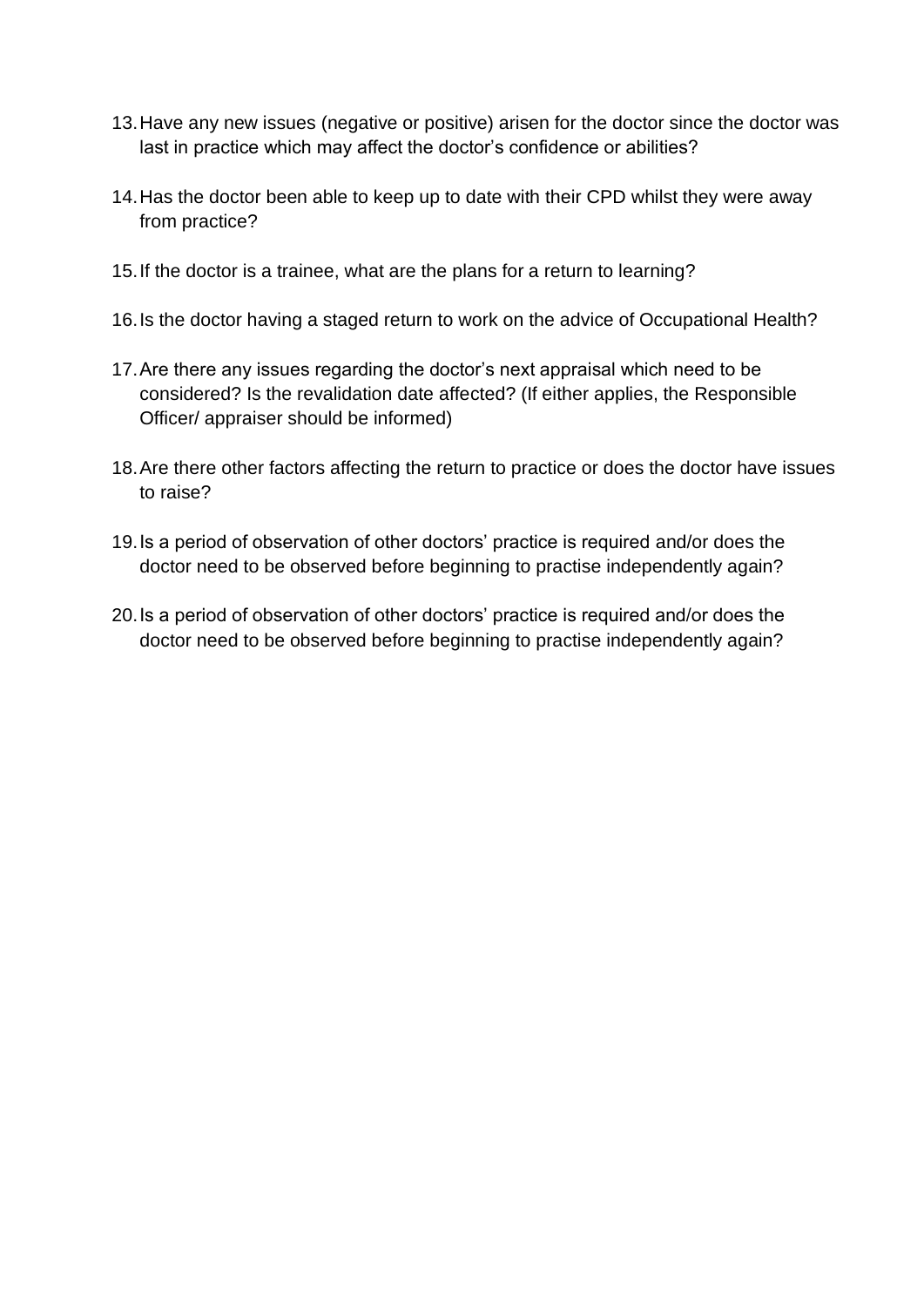## **APPENDIX C: Return to Training Form: Review Meeting**

## **This form should be used for ALL review meetings after the Initial Meeting**

| <b>Return to Training: Review Meeting Form</b>                                                                                                                                                                                                                                                                                                                                     |                                                           |  |  |
|------------------------------------------------------------------------------------------------------------------------------------------------------------------------------------------------------------------------------------------------------------------------------------------------------------------------------------------------------------------------------------|-----------------------------------------------------------|--|--|
| <b>SECTION A</b> (to be completed by the Trainee)                                                                                                                                                                                                                                                                                                                                  |                                                           |  |  |
| Date of Review Meeting: Click here to enter text.                                                                                                                                                                                                                                                                                                                                  |                                                           |  |  |
| Trainee Surname: Click here to enter<br>text.                                                                                                                                                                                                                                                                                                                                      | Trainee Forename: Click here to enter text.               |  |  |
| <b>NTN:</b> Click here to enter text.                                                                                                                                                                                                                                                                                                                                              | <b>GMC No:</b> Click here to enter text.                  |  |  |
| <b>Specialty:</b> Click here to enter text.                                                                                                                                                                                                                                                                                                                                        | Grade (CT/ST etc): Click here to enter text.              |  |  |
| <b>Educator/Supervisor Name:</b>                                                                                                                                                                                                                                                                                                                                                   | <b>FPD/TPD Name:</b>                                      |  |  |
| Click here to enter text.                                                                                                                                                                                                                                                                                                                                                          | Click here to enter text.                                 |  |  |
| <b>Email address:</b>                                                                                                                                                                                                                                                                                                                                                              | <b>Email address:</b>                                     |  |  |
| Click here to enter text.                                                                                                                                                                                                                                                                                                                                                          | Click here to enter text.                                 |  |  |
| Place of training prior to absence: Click<br>here to enter text.                                                                                                                                                                                                                                                                                                                   | Place of training on return: Click here to enter<br>text. |  |  |
| Date absence commenced: Click here to<br>enter text.                                                                                                                                                                                                                                                                                                                               | Date of return: Click here to enter text.                 |  |  |
| <b>Reason for absence:</b> Click here to enter text.                                                                                                                                                                                                                                                                                                                               |                                                           |  |  |
| <b>Section B</b> (to be completed by the Trainee, ES or TPD)                                                                                                                                                                                                                                                                                                                       |                                                           |  |  |
| Please provide detailed summery of the discussion between the Trainee and appropriate<br>educator/supervisor. Discussion should include (but not limited to)<br>Summary of observed assessments & logbook<br>$\bullet$<br>Overall progress<br>$\bullet$<br>Outstanding concerns<br>$\bullet$<br>Any additional learning needs identified<br>$\bullet$<br>Click here to enter text. |                                                           |  |  |
| Extension to supernumerary and/or enhanced<br>supervised return to training period required?                                                                                                                                                                                                                                                                                       | <b>Yes</b><br><b>No</b><br>(complete, 1, 2, 3)            |  |  |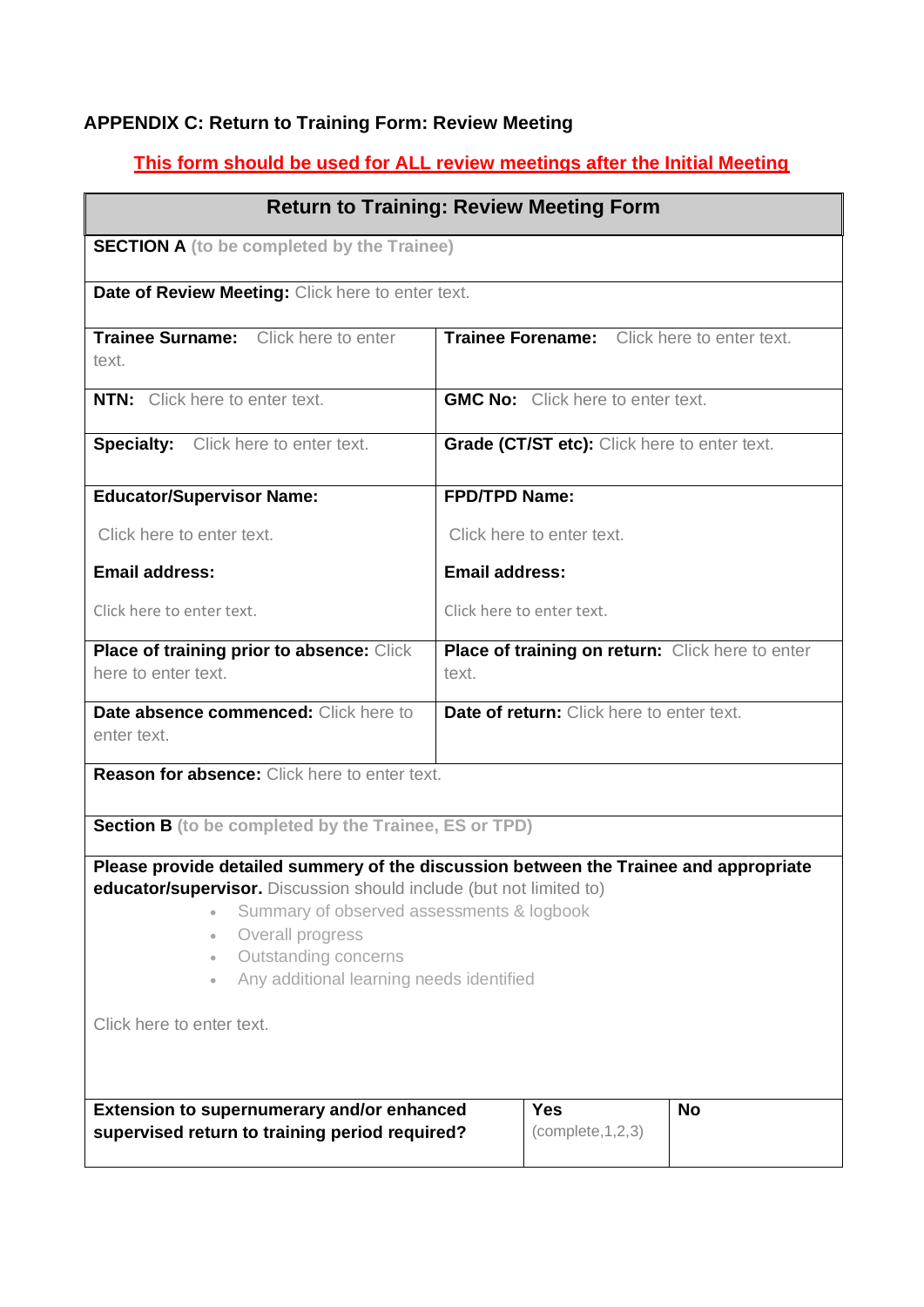**(1) Please give details:** This should include, reasons why a further period is required and details of the overall plan for extended supervised return to training period**.** 

Click here to enter text.

**(2) Required assessment(s) in this period:** These must include assessments of observed practice, and may include workplace based assessments (WPBAs) and logbook evidence. NB: details should be discussed with the clinical supervisor for the returning post.

Click here to enter text.

**(3) Date for further Review Meeting (if extension is required):**

Click here to enter text.

**Date of Next ARCP:** Click here to enter text.

**Educator/Supervisor Name:** Click here to enter text.

**Email address:** Click here to enter text.

**Signature: Date: Click here to enter text.** 

**Trainee Name:** Click here to enter text.

**Signature: Date: Click here to enter text.**

**Once completed please send a copy of this form to the FOUNDATION/TRAINING PROGRAMME DIRECTOR and the Wessex SuppoRTT Local Office**

**[suppoRTT.wx@hee.nhs.uk](mailto:suppoRTT.wx@hee.nhs.uk)**

**A copy also needs to be retained in your e-portfolio**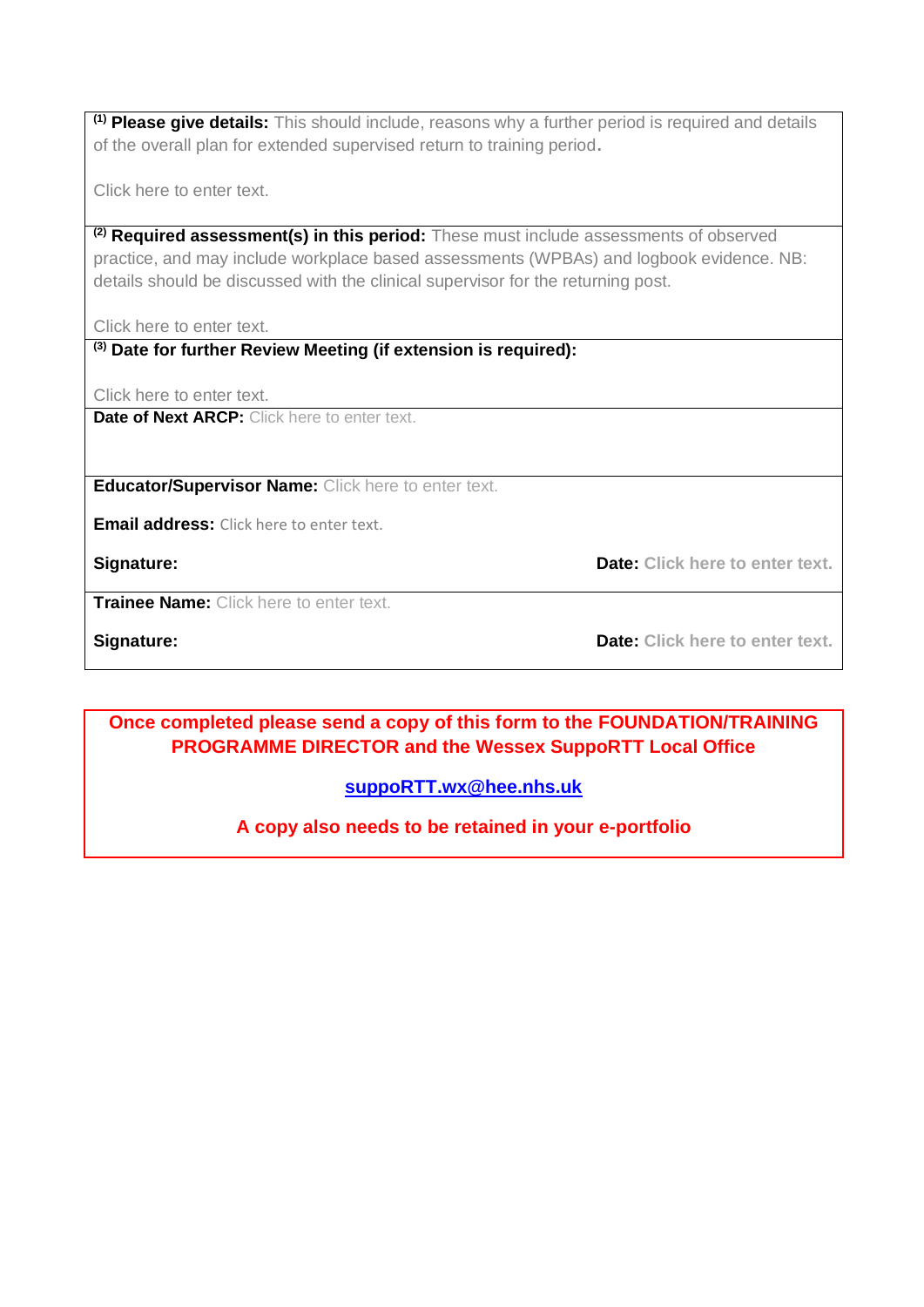## **APPENDIX D: Individualised Action Planner**

| Trainee: | Returning<br>location: | Returning<br>department: |  |
|----------|------------------------|--------------------------|--|
|          |                        |                          |  |

| <b>Clinical</b>             |  |  |
|-----------------------------|--|--|
| <b>Desired outcome:</b>     |  |  |
| <b>Action:</b>              |  |  |
| <b>Outcome:</b>             |  |  |
| <b>Trainee</b><br>comments: |  |  |
| Supervisor<br>comments:     |  |  |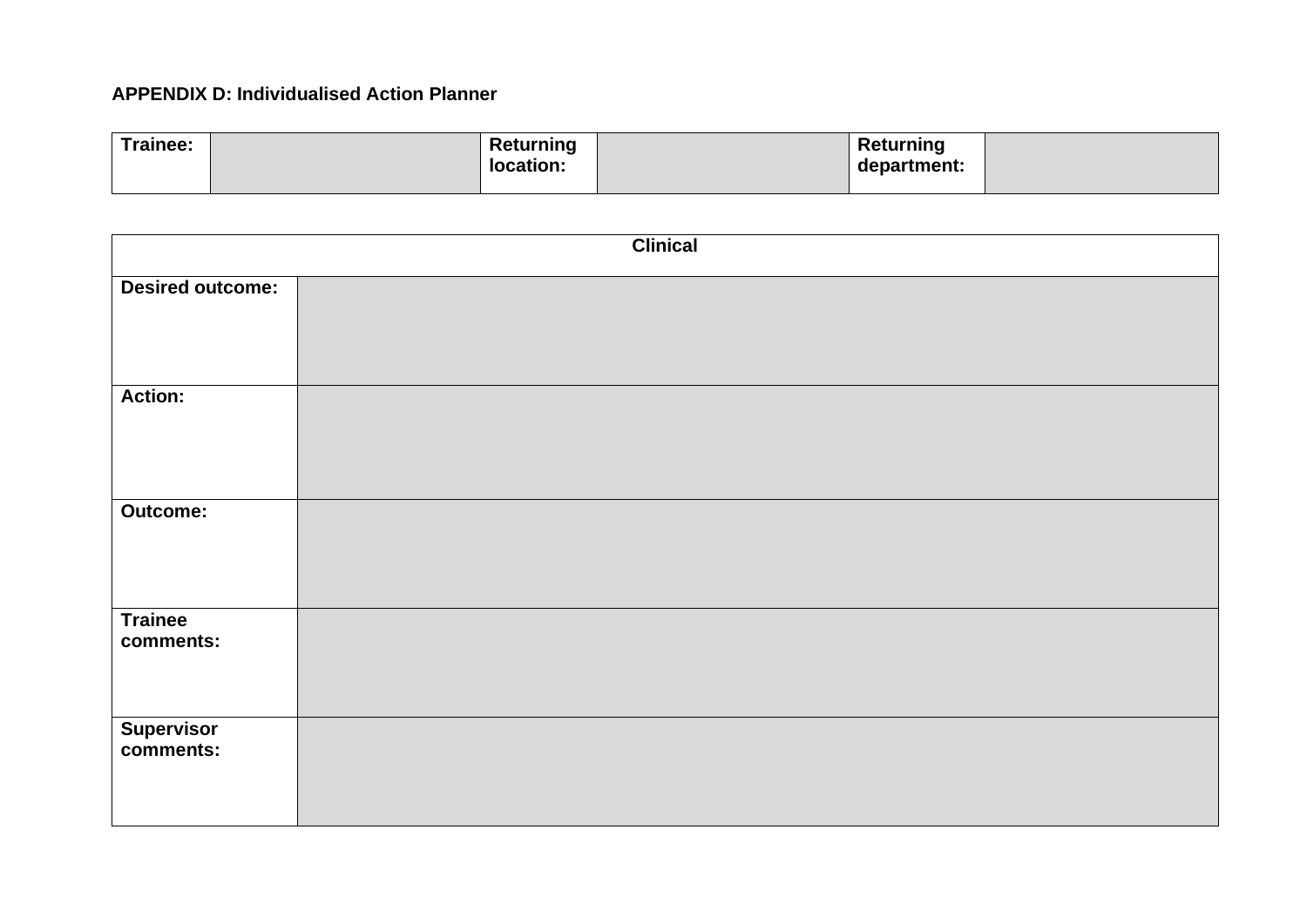| <b>Personal &amp; Professional Wellbeing</b><br>(Resilience) |  |  |
|--------------------------------------------------------------|--|--|
| <b>Desired outcome:</b>                                      |  |  |
| <b>Action:</b>                                               |  |  |
| <b>Outcome:</b>                                              |  |  |
| <b>Trainee</b><br>comments:                                  |  |  |
| Supervisor<br>comments:                                      |  |  |